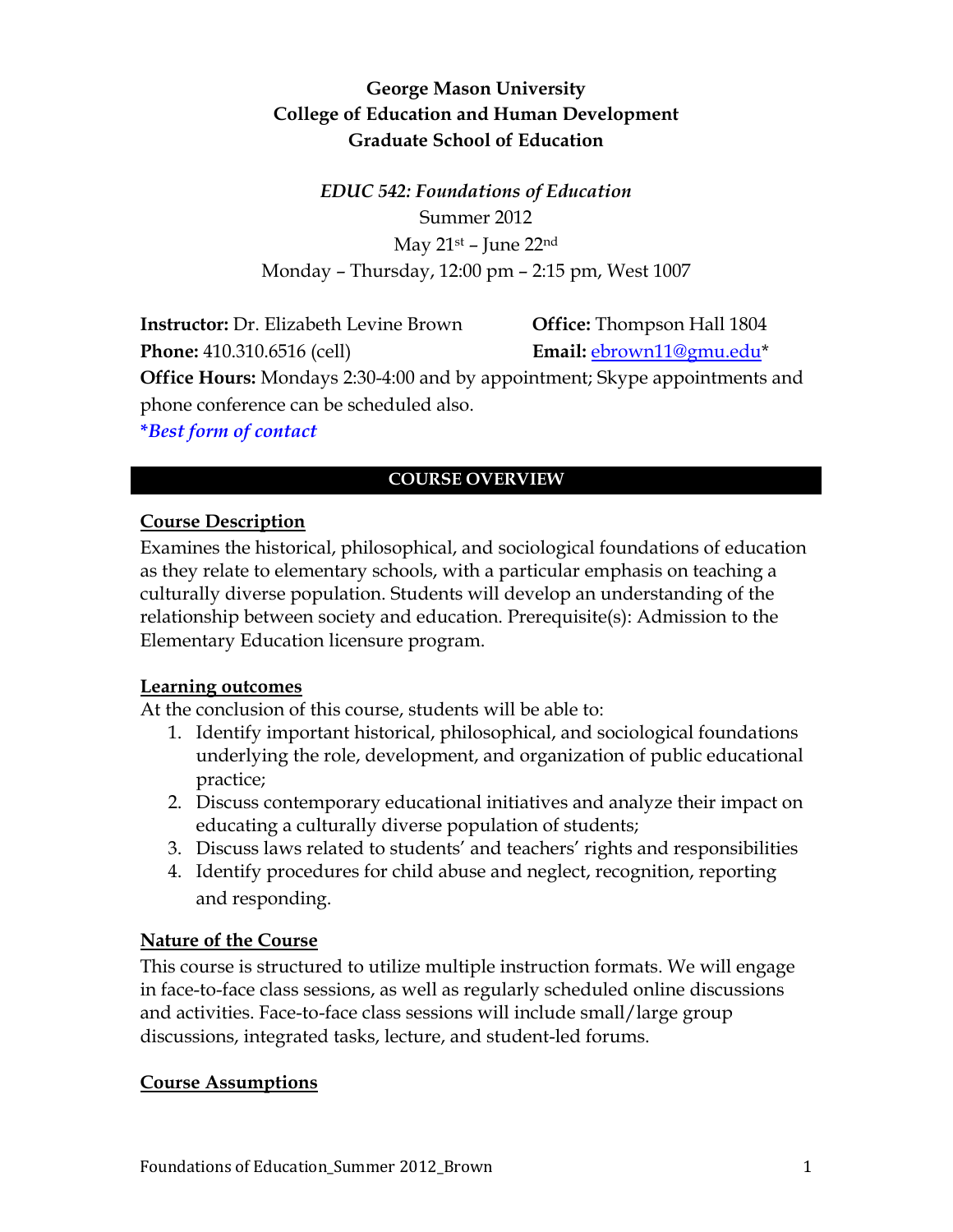This course operates with the assumption that knowledge is socially constructed and the most meaningful learning opportunities are those where you have the opportunity to offer and explore diverse perspectives with peers. To do this, you are expected to regularly contribute to class discussions as well as genuinely listen to peers as they do the same. Agreement is not mandatory; consideration and respect are. This means that you must be "present" throughout all discussions and activities.

#### **STANDARDS**

# **National Council for Accreditation of Teacher Education Program Standards for Elementary Teacher Preparation:**

- a) Candidates use their knowledge and understanding of individual and group motivation and behavior among students at the K-6 level to foster active engagement in learning, self motivation, and positive social interaction and to create supportive learning environment.
- b) Candidates use their knowledge and understanding of effective verbal, nonverbal, and media communication techniques to foster active inquiry, collaboration, and supportive interaction in the elementary classroom.
- c) Candidates understand practices and behaviors that identify and develop the competence of a professional career teacher.

#### **ISTE National Education Technology standards:**

- a) Instructional personnel shall be able to demonstrate effective use of a computer system and utilize computer software.
- b) Instructional personnel shall be able to apply knowledge of terms associated with educational computing and technology.
- c) Instructional personnel shall be able to apply computer productivity tools for professional use.
- d) Instructional personnel shall be able to use electronic technologies to access and exchange information.

#### **COLLEGE OF EDUCATION AND HUMAN DEVELOPMENT CORE VALUES**

The College of Education & Human Development is committed to the following five values: collaboration, ethical leadership, innovation, research-based practice, and social justice. Students are expected to adhere to these principles. For more information about our core values, please referenc[e http://cehd.gmu.edu/values/.](http://cehd.gmu.edu/values/)

## **UNIVERSITY EXPECTATIONS, RESOURCES AND POLICIES**

#### *Student Expectations*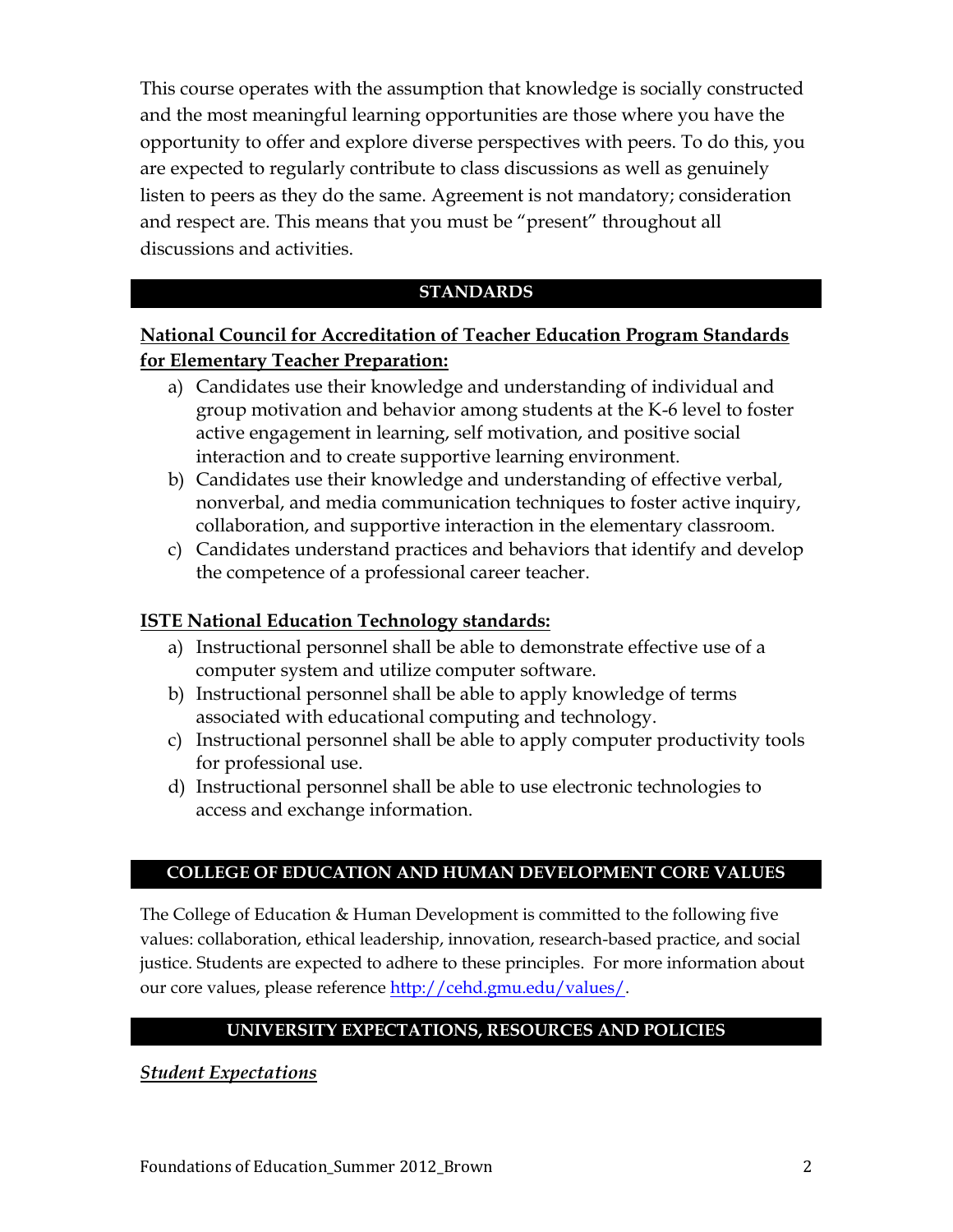Students must adhere to the guidelines of the George Mason University Honor Code [See [http://academicintegrity.gmu.edu/honorcode/\]](http://academicintegrity.gmu.edu/honorcode/).

*Honor Code. To promote a stronger sense of mutual responsibility, respect, trust, and fairness among all members of the University community and with the desire for greater academic and personal integrity, GMU has set forth a code of honor that includes policies on cheating, attempted cheating, lack of class participation in group work, plagiarism, lying and stealing (see link above). The Elementary Program abides by these policies and takes them seriously.* 

- Students with disabilities who seek accommodations in a course must be registered with the George Mason University Office of Disability Services (ODS) and inform their instructor, in writing, at the beginning of the semester [See [http://ods.gmu.edu/\]](http://ods.gmu.edu/).
- Students must follow the university policy for Responsible Use of Computing [See [http://universitypolicy.gmu.edu/1301gen.html\]](http://universitypolicy.gmu.edu/1301gen.html).
- Students are responsible for the content of university communications sent to their George Mason University email account and are required to activate their account and check it regularly. All communication from the university, college, school, and program will be sent to students solely through their Mason email account.
- Students must follow the university policy stating that all sound emitting devices shall be turned off during class unless otherwise authorized by the instructor. One cell phone will remain on in class that is registered with the Mason Alert System. Visit [https://alert.gmu.edu,](https://alert.gmu.edu/) to find out more about Mason's alert system for GMU emergencies.
- Students are expected to exhibit professional behaviors and dispositions at all times.

## *Campus Resources*

- The George Mason University Counseling and Psychological Services (CAPS) staff consists of professional counseling and clinical psychologists, social workers, and counselors who offer a wide range of services (e.g., individual and group counseling, workshops and outreach programs) to enhance students' personal experience and academic performance [See [http://caps.gmu.edu/\]](http://caps.gmu.edu/).
- The George Mason University Writing Center staff provides a variety of resources and services (e.g., tutoring, workshops, writing guides, handbooks) intended to support students as they work to construct and share knowledge through writing [See [http://writingcenter.gmu.edu/\]](http://writingcenter.gmu.edu/).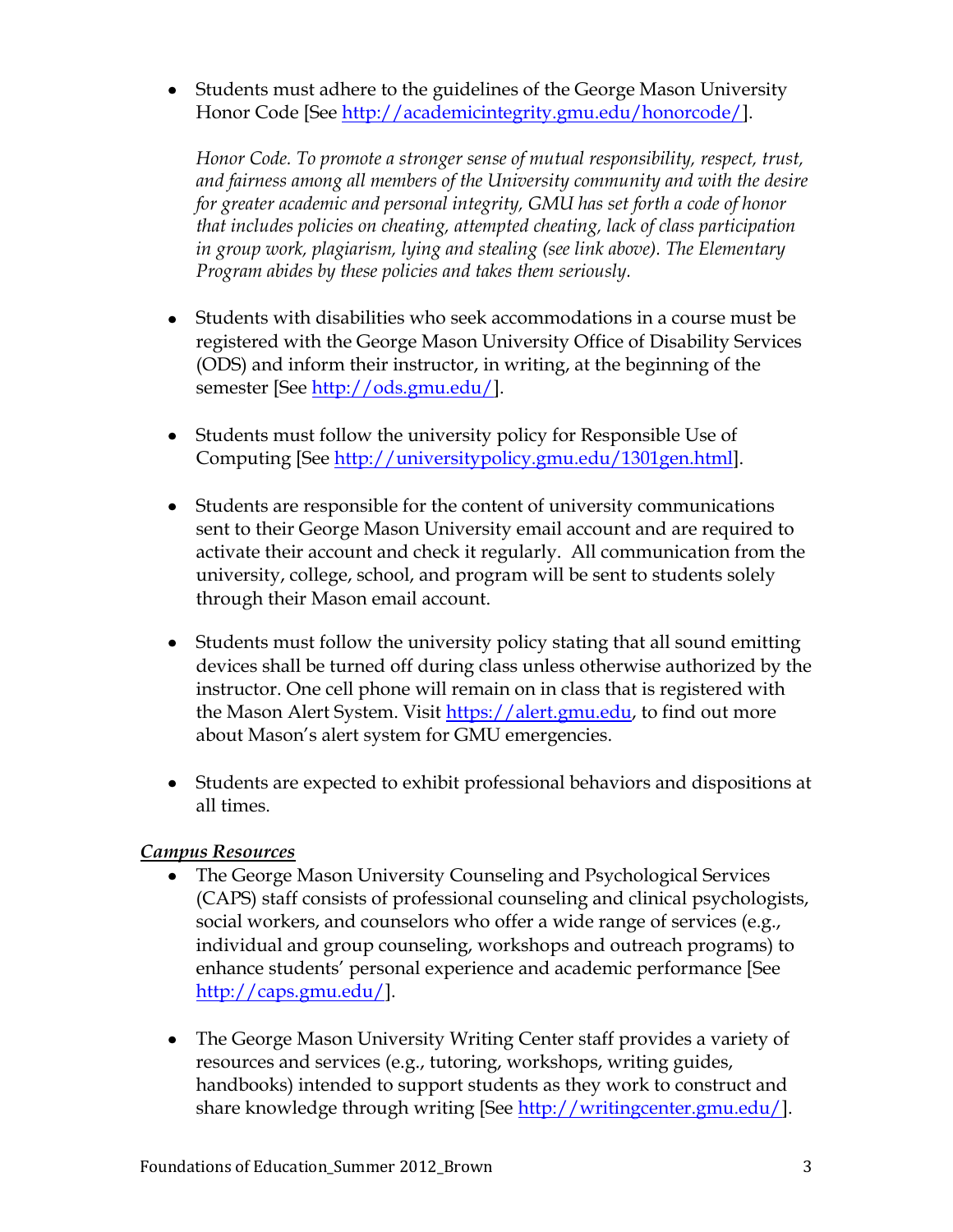- *Note that I will communicate with you via your GMU email account only!* Please review this email policy and additional GMU policies and resources on the website, [http://universitypolicy.gmu.edu.](http://universitypolicy.gmu.edu/)
- The College of Education and Human Development strives to represent a set of core values that drive the work of faculty and students. These values of collaboration, ethical leadership, innovation, research-based practice, and social justice are further described on the CEHD website [http://cehd.gmu.edu/values/.](http://cehd.gmu.edu/values/)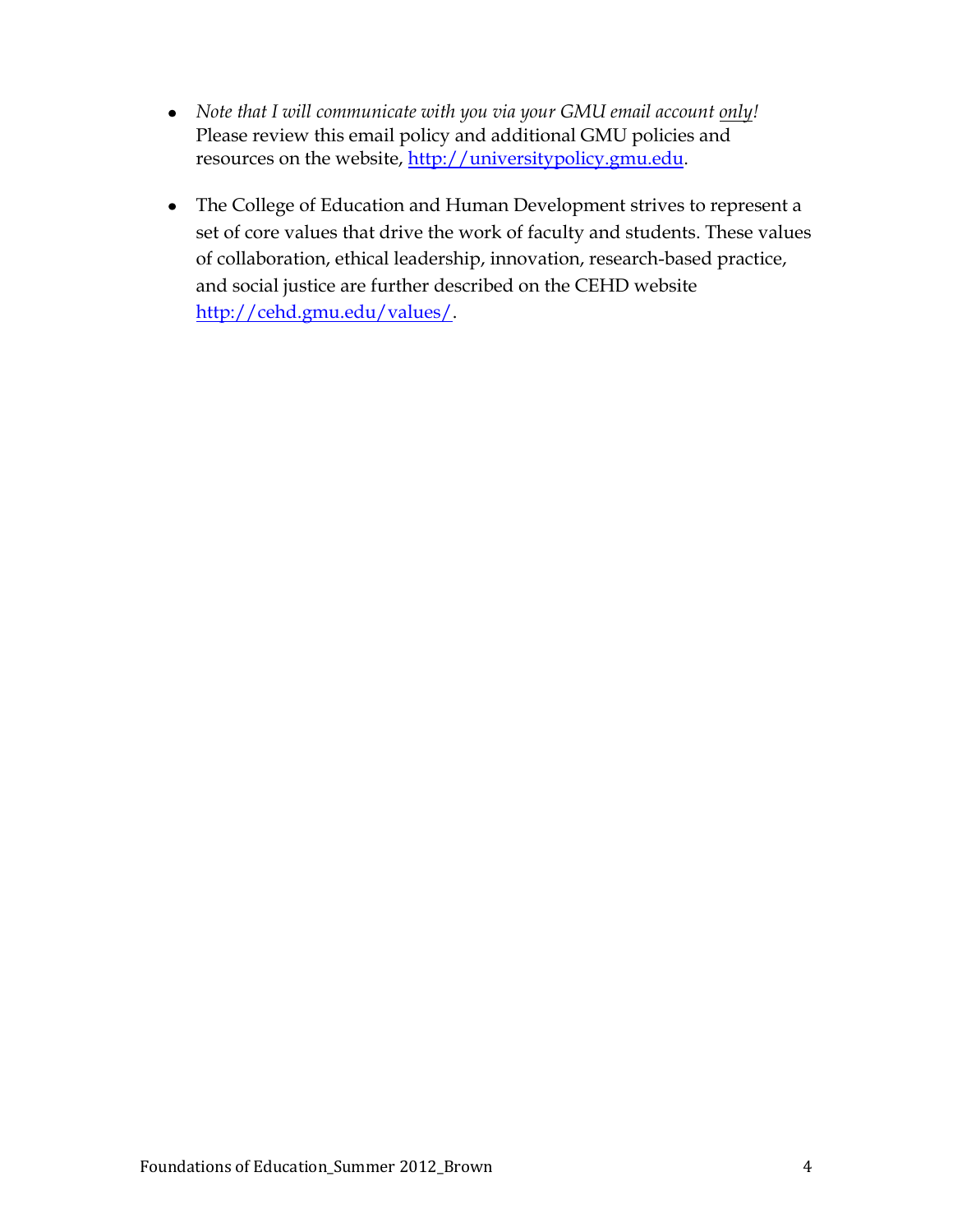#### **Readings**

Sheets, R. H. (2005). Diversity pedagogy: Examining the role of culture in the teaching-learning process. Boston, MA: Pearson.

Spring, J. (2012). *American education* (15th ed.). New York, NY: McGraw-Hill.

Kozol, J. (2005). *The shame of the nation: The restoration of apartheid schooling in America*. New York: Broadway Publishing.

*Blackboard*: For this course we will be using Blackboard as a means to distribute *additional readings* not included in the textbooks. You can access Blackboard through the website - [https://mymasonportal.gmu.edu.](https://mymasonportal.gmu.edu/) Next you will log in with your Mason user name and password. Then, you will click our COURSES tab. Finally, to see our course readings and access on-line discussion boards, click on our course title.

**Please print these materials/resources and bring them to class. Read the pieces in the order they are listed on the syllabus. I have attempted to list them in an order that will be helpful to you and your understanding of our course content.**

#### **COURSE ASSIGNMENTS**

#### **Participation**

Attendance at all classes is required. Although short lectures will sometimes be provided, this is not a lecture-based course. Passive learning is not the objective. You are expected to *participate vigorously* and *thoughtfully* in class discussions. In order to support your participation in class you must "prepare" substantively for each class session.

*A) Class Preparation:* You must complete all pre-assigned reading tasks before the class session for which they are assigned. In some instances you will be provided with guiding questions, orienting concerns, and/or written assignments that will facilitate your reading of the assigned text. In addition to contemplating these questions/concerns and completing these assignments *before the start of class*, you should be able to summarize the main argument(s) and/or central concepts for each assigned reading. Although students are encouraged to volunteer their participation in class, the instructor will also call on students in order to maximize classroom opportunities to hear from ALL of the students enrolled in the course. Remember, participation is more than just talking. Participation should raise the level of academic discourse, which may include asking questions and encouraging exploration, consideration, and learning.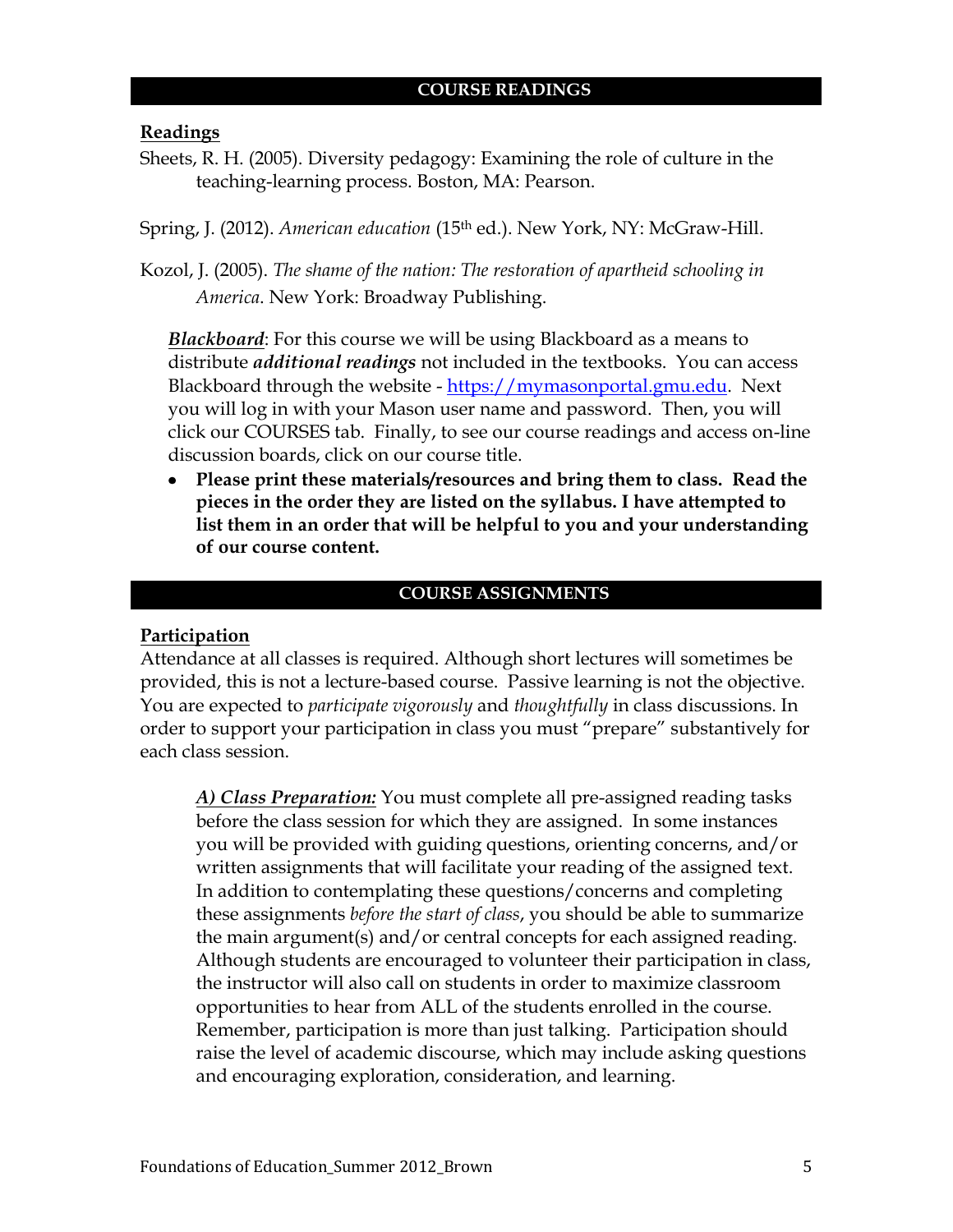#### *Guidelines for Class Discussions:*

Given the content of this course, we often discuss sensitive matters (such as race, class, gender, sexual orientation, politics, and ideas about preferred styles of teaching). Because I consider it essential to our learning together, everyone in this class must feel safe to express him/herself and to ask potentially embarrassing questions. As such, it is important that we commit to and honor certain principles of discourse. To facilitate this, I borrow the following discussion guidelines from Gary Fenstermacher:

1) Listen and understand before you judge. Learn to "hear" and comprehend before you draw conclusions or evaluate what others are saying.

2) Probe and question as a means of gaining a fuller measure of understanding. Before you ask questions that criticize or negate, ask questions that ensure you grasp what the other person is saying. Some examples: "If I understand you correctly, you are contending that . . . " "Would you help me gain a better understanding of what you are saying by explaining a little more the idea that . . . "

3) Do what you can to make the discussion atmosphere safe for different perspectives and for considerate controversy over different perspectives. Present your own positions gently and respectfully, and listen to the positions of others in the same way.

4) Invite fellow students who are not participating to engage in the topic. Ask them what they think and take a genuine interest in their answers. Keep an eye on the ebb and flow of discussion and take responsibility for keeping the discussion moving along, treating all participants considerately, and maintaining a balanced and gracious tone.

5) Be aware of your own participation, checking occasionally to ask whether you are monopolizing the conversation or failing to contribute to it at all.

*B) Student Forums:* Each student will select a Student Forum group. Student Forums are responsible for "teaching" the class readings for a given day and highlighting key themes that emerge from the texts. To prepare for a student forum, groups of students will meet during a Thursday class time to discuss their assigned documents, prepare guiding questions for engaging conversations and consider an activity to support ongoing learning of the assigned focus/topic. In addition, groups should prepare a creative, informative and resourceful handout that reviews the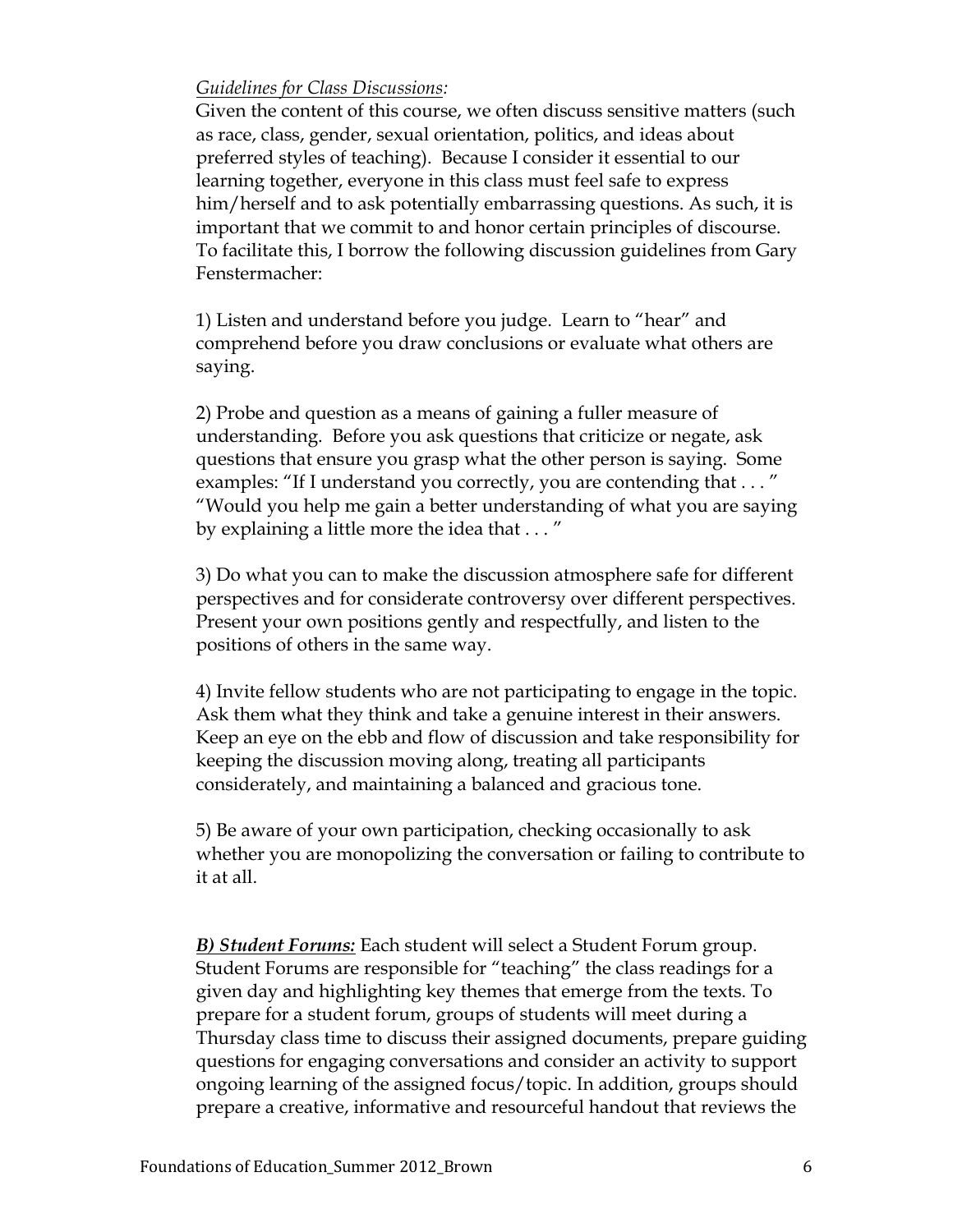readings for the assigned class, which when combined with other student forum handouts will result in a Student Forum Resource Book. Student Forums should plan to "teach" the class for 45 minutes and thus should prepare reading reviews, guiding questions and activities accordingly.

# **Dialectical Journals: Read and Reflect!**

There is a good deal of reading in this course and it is your responsibility to read the assigned chapters and/or article selections every week. Just completing the readings however is not enough to maximize your learning opportunities. In addition, you need to analyze the readings in terms of your prior learning, personal experiences, and other readings (e.g., from this course or from former classes). Therefore, it is expected that you employ active reading strategies by utilizing a dialectical journal. In this journal, you will explicitly note places in the course readings that stand out to you and explain/note why these areas of text showed relevance to you. You may question, disagree, agree, identify confusion, etc. A dialectical journal is a conversation between you and the text.

- Each journal entry should be completed prior to the beginning of class.
- The journal will count towards your weekly class participation and you are expected to bring it to each class session. Each week I will choose fivesix students to share their journal entries with the class, and at several points I will ask you to submit your journal without advance notice.
- Journal entries should be brief, yet thoughtful, and demonstrate genuine consideration of the text.

# **"Exit Cards": Online Discussion Posts**

Because our course is condensed into five weeks, there will be time incorporated into the course for you to *think* and *reflect critically* upon the course readings. Much of this material requires time for you to process the information, and thus on Thursdays, you are expected to log onto our Blackboard site and post a response to the question, quote or prompt provided for you. This serves as a type of "exit card" to help you process your immediate learning and to provide me insight on your developing understanding and perspectives.

Each week there will be a directive for your post. An example directive might be "What is one thing that you learned? What is one question you are wondering right now?" It is expected that your response is brief and that you connect your response to class discussion and the readings. You must post by

> and then post at least one response to a peer by \_\_\_\_\_\_\_\_\_\_\_\_\_\_\_\_\_\_\_\_\_\_\_\_\_\_\_\_ (these days/times are to be decided in class).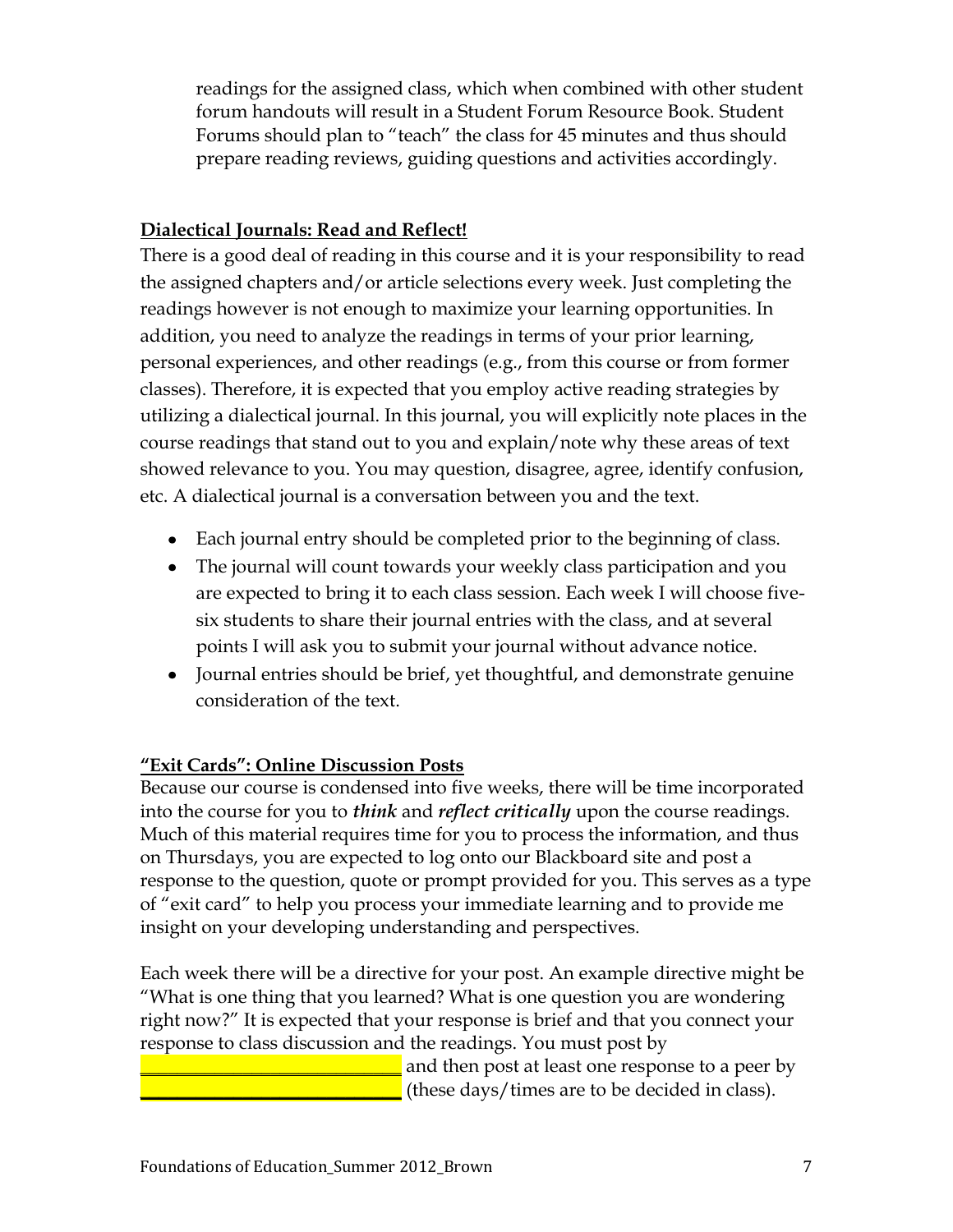### **Education Autobiography**

This paper is an informal story of your experiences in education. For example, some questions to consider include: What kinds of schools did you attend? What kinds of classes were you in? Did you have a favorite teacher and/or subject? Who was your least favorite teacher and/or subject? Why did you feel that way? How did you feel about school in general? Who was in your classes typically? Were your classmates your friends from the neighborhood?

As you write this education autobiography, consider your classmates, your teachers, your courses, your successes, etc. from over your thirteen plus years of school. In the last section of your paper, you should provide a closer examination of your **high school's** student achievement statistics analyzed by race, disability, and language. All states have something similar to the links below. If you need help locating one for your home state, let me know.

<https://p1pe.doe.virginia.gov/reportcard/> (Virginia) <http://www.nclb.osse.dc.gov/> (DC)

**Note:** This should be a personal experience narrative and written as such. It should be 4-5 pages.

### **Reflective Practitioner Paper (PBA)**

In order to become reflective practitioners for multicultural classrooms, teacher candidates must reflect on a variety of professional issues that teachers confront in their day-to-day teaching as well as the broader educational and social context, which affects the work of the public school teacher. To this end, the candidates will analyze a current issue/innovation around race and culture, gender equity, special education, social class, or language diversity. Teacher candidates will then relate their issue/innovation to historical and sociological trends/perspectives as well as to their own experiences.

*\*A detailed task description and rubric is attached below.*

## **NOTE ON COURSE ASSIGNMENTS**

All written assignments should be stapled, double-spaced in black 12-point Times font (or other serif fonts such as, Palatino), with margins of 1 inch (top, bottom, right, & left). Your PBA should conform to the style manual of the American Psychological Association (6<sup>th</sup> ed.).

All assignments are expected at the beginning of the assigned class. Unless prior arrangements have been made with me (*at least 48 hours in advance*), **late**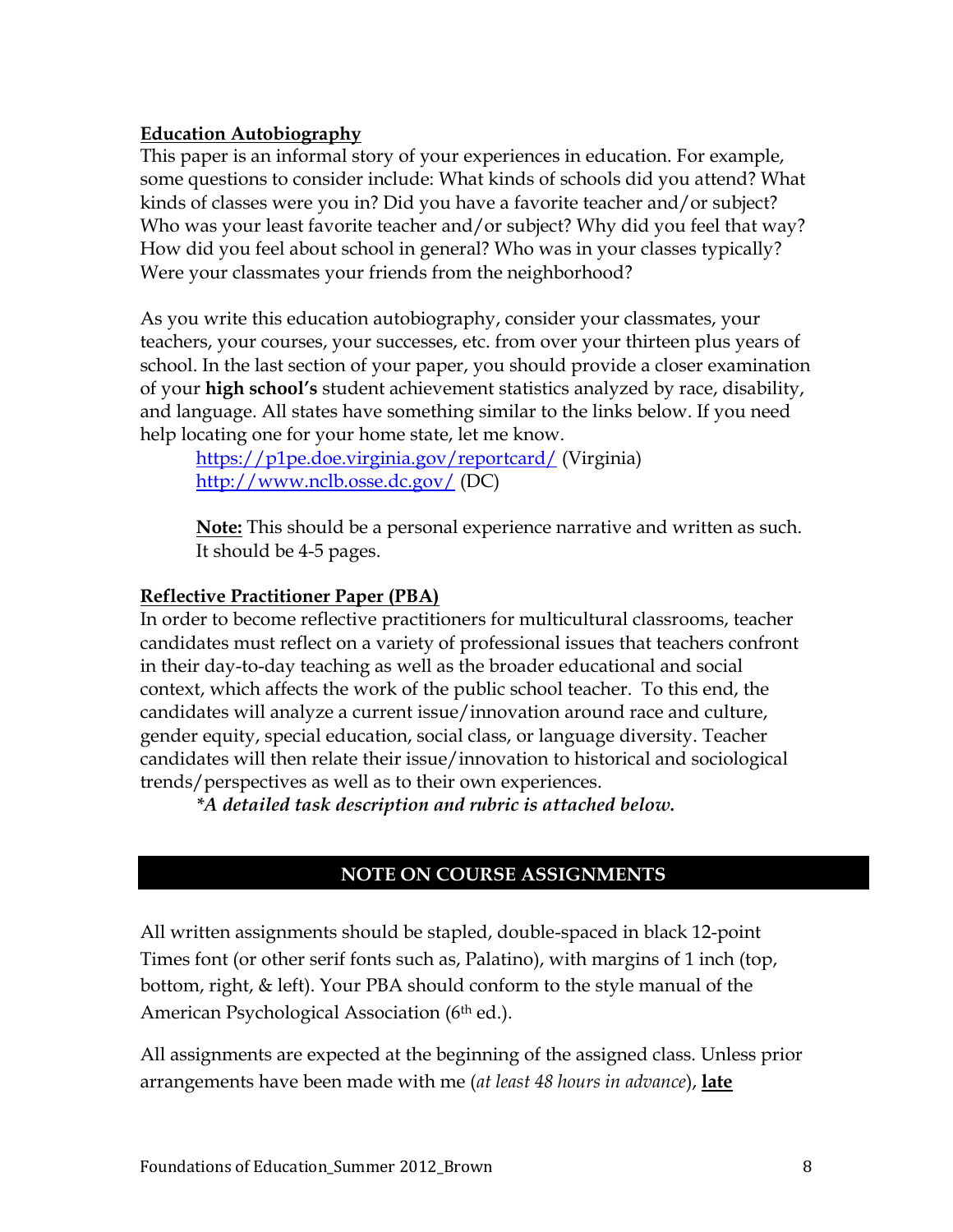## **submissions will not be accepted** and will **result in a grade of 0** for that

assignment.

# *Grading Scale*

We will assess your progress in this course at two points in time. The first will involve a self-reflection of your work on **Monday, June 11th**. Following, the instructor and student will set up a face-to-face or phone conference to discuss agreement on the first evaluation. The final evaluation will occur on **Friday, June 23rd**. For the final evaluation, the instructor will review the growth and progress of the student within **ALL** the expectations of the course. Each student will be graded on the following criteria:

## **FINAL GRADE RANGE:**

0-2pts: Fail 3pts: B 4pts: B+ 5pts: A-6pts: A

| <b>Grading Criteria</b>                                                                                                                              |                                  |                                |               |  |  |
|------------------------------------------------------------------------------------------------------------------------------------------------------|----------------------------------|--------------------------------|---------------|--|--|
| <b>Expectations</b>                                                                                                                                  | <b>Blazing New</b><br>Ground (2) | <b>Staying on Track</b><br>(1) | Off Track (0) |  |  |
| <b>Class Participation</b>                                                                                                                           |                                  |                                |               |  |  |
| Speaking<br><b>Active Listening</b><br>Regular attendance<br>Being a supportive<br>cohort member<br><b>Student Forums</b><br>Betsy's Final Feedback: |                                  |                                |               |  |  |
| <b>Weekly Assignments</b>                                                                                                                            |                                  |                                |               |  |  |
| (Dialectical Journals; Exit Cards)                                                                                                                   |                                  |                                |               |  |  |
| On time<br>Thoughtful<br>Extensions of<br>literature read for<br>class<br>Responds to prompts<br>(weekly)<br>In-depth analysis in<br>■               |                                  |                                |               |  |  |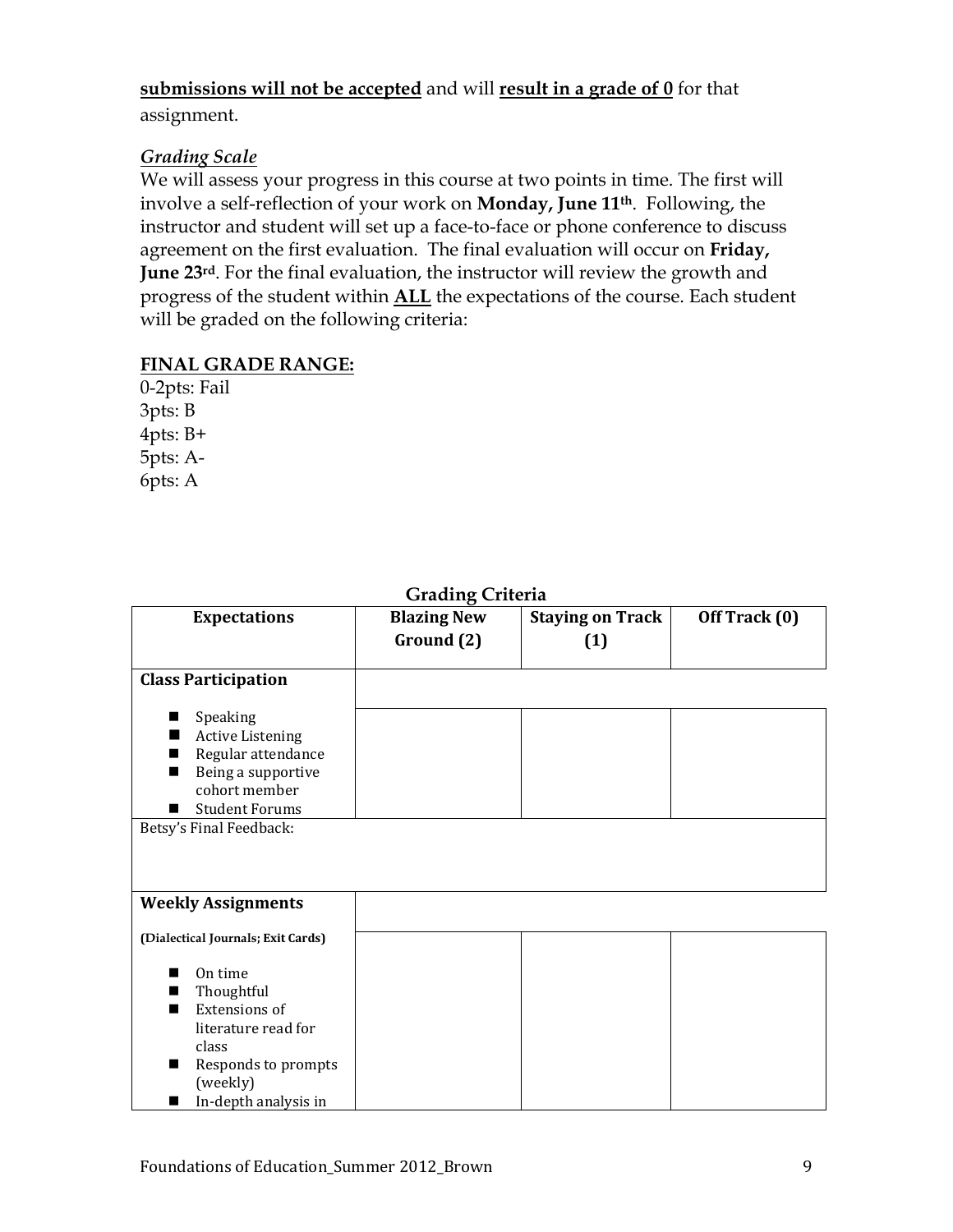| peer response (1 per<br>week)                                      |                   |                    |  |
|--------------------------------------------------------------------|-------------------|--------------------|--|
|                                                                    |                   |                    |  |
| Betsy's Final Feedback:                                            |                   |                    |  |
|                                                                    |                   |                    |  |
| <b>Assignments/Projects</b>                                        |                   |                    |  |
| (Education Autobiography;<br><b>Reflective Practitioner Paper)</b> |                   |                    |  |
| On time                                                            |                   |                    |  |
| Thoughtful                                                         |                   |                    |  |
| Meets individual<br>assignment                                     |                   |                    |  |
| expectations                                                       |                   |                    |  |
| Betsy's Final Feedback:                                            |                   |                    |  |
| <b>Baseline Survey Growth</b>                                      | Mid-Course Score: | Post-Course Score: |  |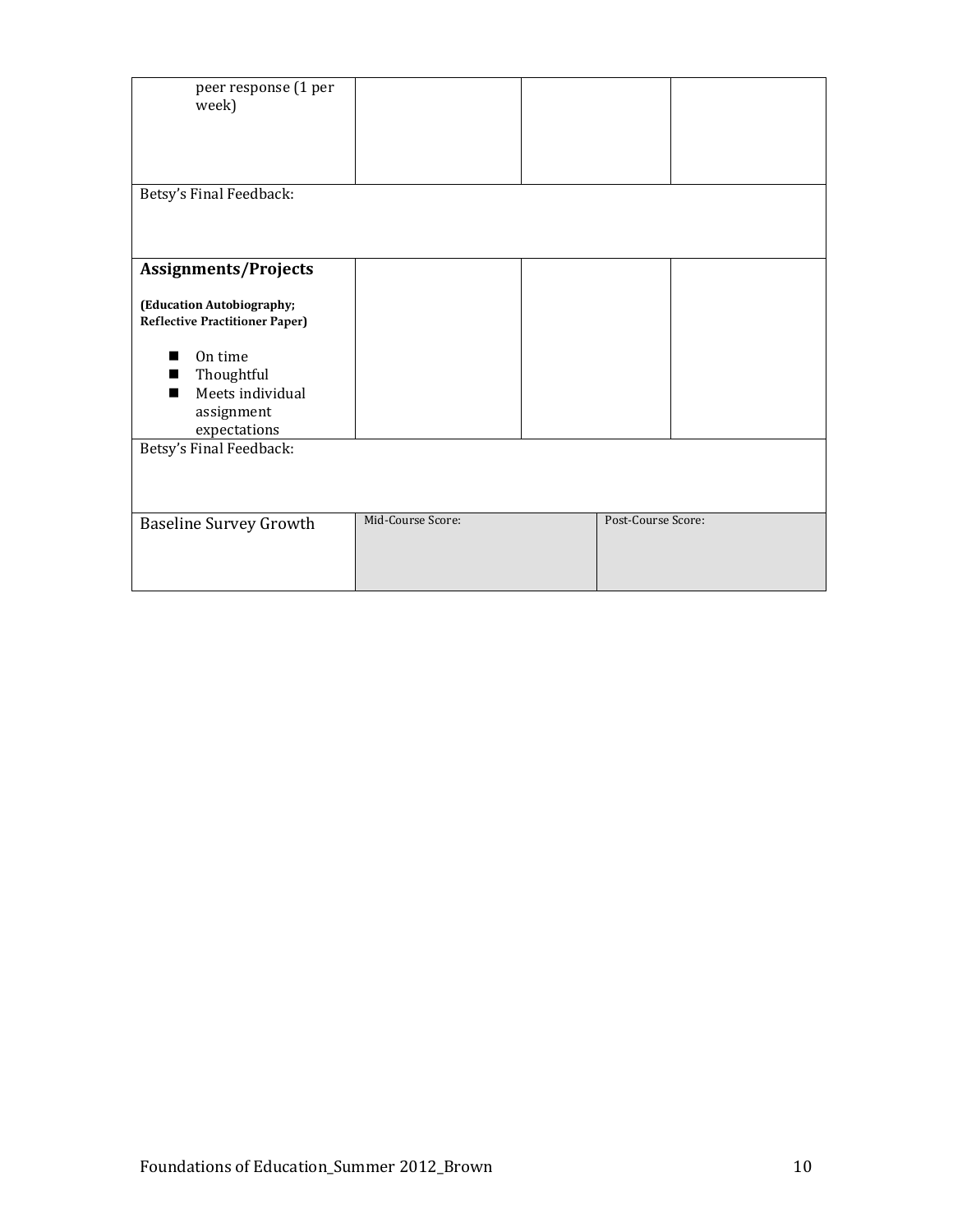## **COURSE CALENDAR**

*The Course Calendar below offers a tentative class-meeting schedule. The schedule includes the class discussion topic, the required readings for the given class, and the assignments due dates. I reserve the right to modify this schedule in whole or in part, and to add or delete readings as necessary. I expect that the schedule and readings will change as we move through the semester so you should attend every class to hear updated changes made to the syllabus.* 

|               | <b>WEEK ONE - Philosophical Foundations of Education</b> |                                |                          |                               |  |  |
|---------------|----------------------------------------------------------|--------------------------------|--------------------------|-------------------------------|--|--|
|               | Monday, May 21st                                         | Tuesday, May 22nd              | Wednesday, May 23rd      | Thursday, May 24th            |  |  |
| Topic/Guiding | <b>Introductions &amp; Course</b>                        | Philosophical                  | Philosophical            | <b>Mason Library Tutorial</b> |  |  |
| Questions     | <b>Review</b>                                            | <b>Foundations of</b>          | <b>Foundations of</b>    | led by Anne Driscoll          |  |  |
|               |                                                          | Education                      | Education                | (Fenwick Library -            |  |  |
|               |                                                          |                                |                          | <b>Room A214)</b>             |  |  |
|               | What does Foundations of                                 | What does it mean to           | What does it mean to     |                               |  |  |
|               | Education mean?                                          | learn?                         | learn?                   | How do I prepare for my       |  |  |
|               |                                                          |                                |                          | PBA?                          |  |  |
|               | What is the purpose of                                   | What is the best way to        | What is the best way to  |                               |  |  |
|               | schooling?                                               | teach?                         | teach?                   |                               |  |  |
| Readings      | Syllabus                                                 | <b>Articles on Blackboard:</b> | Articles on Blackboard:  |                               |  |  |
|               |                                                          | Plato (idealism)               | Skinner (behaviorism)    |                               |  |  |
|               |                                                          | Adler (perennialism)           | Noddings (care)          |                               |  |  |
|               |                                                          | Dewey (pragmatism)             | Neill (existentialism)   |                               |  |  |
|               |                                                          | Montessori                     | Freire (critical theory) |                               |  |  |
|               |                                                          | (constructivism)               |                          |                               |  |  |
|               |                                                          |                                |                          |                               |  |  |
| Assignment    |                                                          | Dialectical Journals           | Dialectical Journals     | <b>Student Forum Meetings</b> |  |  |
| Due           |                                                          |                                |                          | & Reflective Reading          |  |  |
|               |                                                          |                                |                          |                               |  |  |
|               |                                                          |                                |                          | "Exit Cards": Online          |  |  |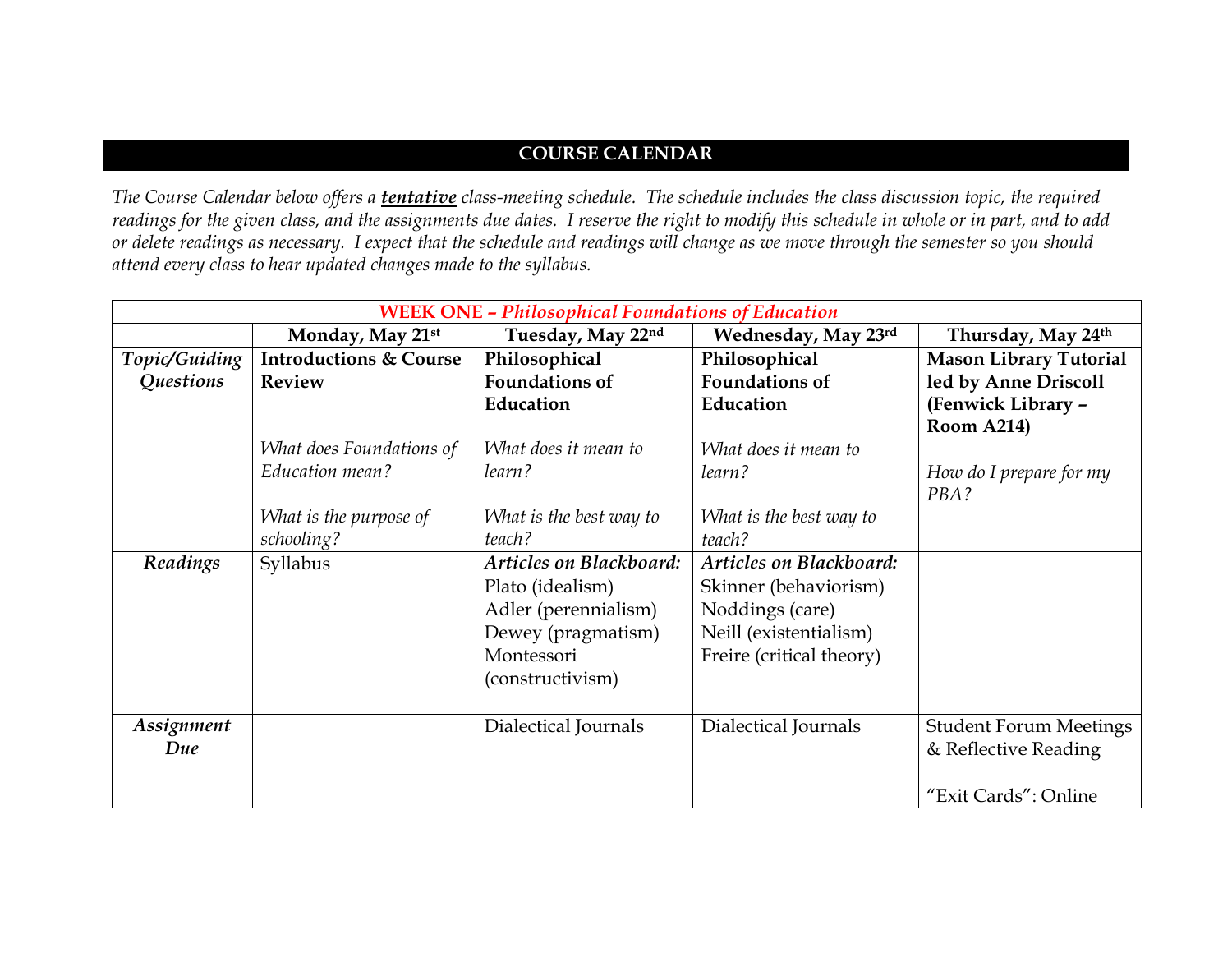|                                   |                                                                                          |                                                                                                                                   |                                                                                               | <b>Discussion Posts</b>                                                         |                                                                                                        |
|-----------------------------------|------------------------------------------------------------------------------------------|-----------------------------------------------------------------------------------------------------------------------------------|-----------------------------------------------------------------------------------------------|---------------------------------------------------------------------------------|--------------------------------------------------------------------------------------------------------|
|                                   |                                                                                          |                                                                                                                                   | <b>WEEK TWO - The Social, Economic, and Political Goals of School</b>                         |                                                                                 |                                                                                                        |
|                                   | Monday, May 28th                                                                         | Tuesday, May 29th                                                                                                                 | Wednesday, May 30th                                                                           |                                                                                 | Thursday, May 31 <sup>st</sup>                                                                         |
| Topic/Guiding<br><b>Questions</b> | <b>Memorial Day-No</b><br>Class<br><b>Student Forum Meetings</b><br>& Reflective Reading | The Social, Economic,<br>and Political Goals of<br><b>School</b><br>Why do we teach what we<br>do?<br>What are the effects of the | <b>Women's Education and</b><br>an Introduction to<br><b>Ethnic and Minority</b><br>Education | <b>Native American</b><br><b>Education/African</b><br><b>American Education</b> |                                                                                                        |
|                                   |                                                                                          | goals of school?                                                                                                                  |                                                                                               |                                                                                 |                                                                                                        |
| Readings                          |                                                                                          | Spring: Chapters 1, 2,<br>and 4                                                                                                   | Spring Ch. 6<br><b>Articles on Blackboard:</b><br><b>Nash</b><br><b>AAUW</b>                  | Group A<br><b>Articles</b><br>on BB:<br>Child<br>Adams<br>McIntosh              | Group B<br>Articles on<br>BB:<br>Anderson<br>excerpts<br>(yellow)<br>Morris and<br>Morris<br>Zimmerman |
| Assignment<br>Due                 |                                                                                          | Student Forum A<br>Dialectical Journals                                                                                           | <b>Student Forum B</b><br>Dialectical Journals                                                | "Exit Cards": Online<br><b>Discussion Posts</b><br>Education                    |                                                                                                        |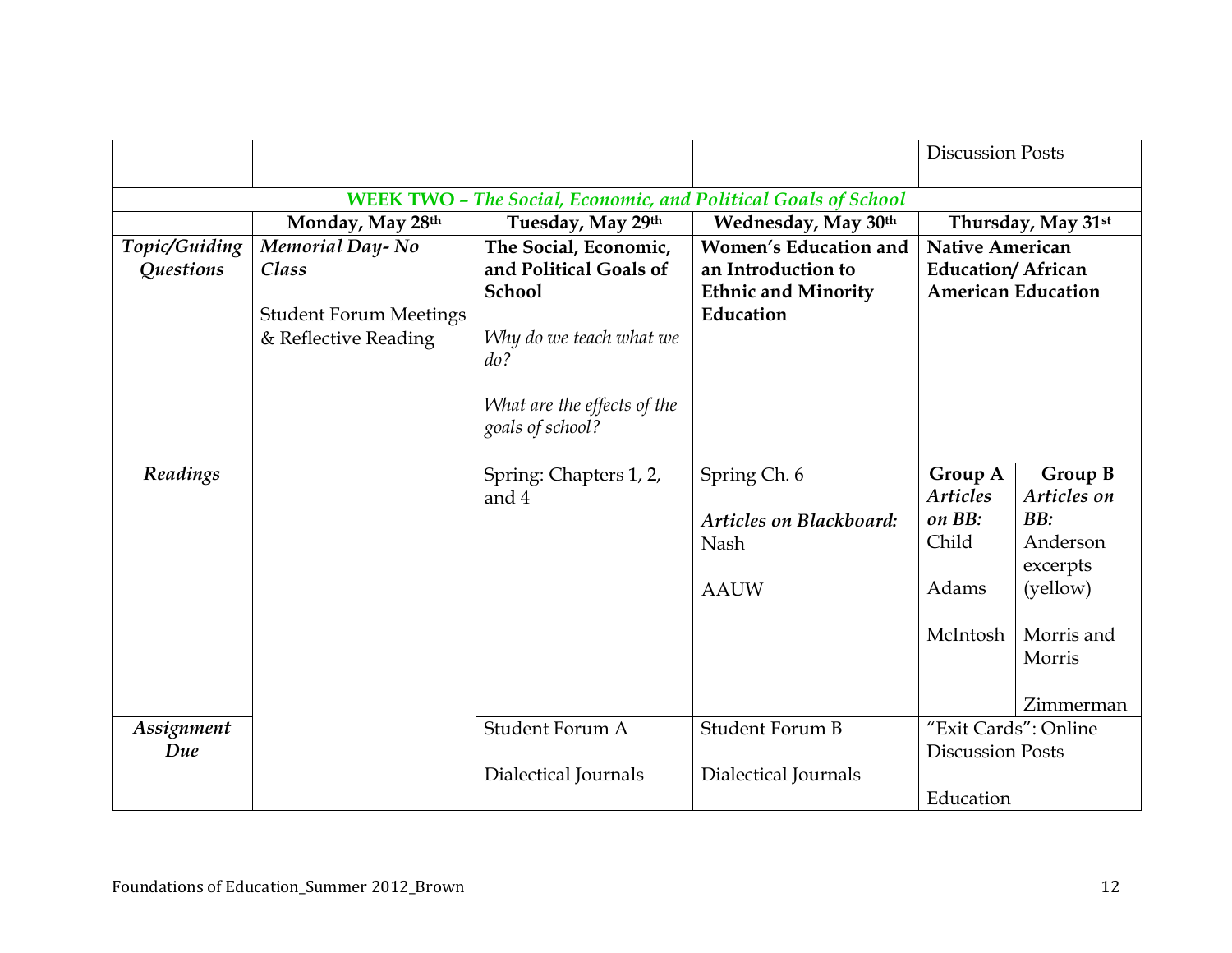|               |                                                                                                                                                                               |                                                             |                                                                                                                                          | Select Topic for<br><b>Reflective Practitioner</b><br>Paper                                                                                                                                       | Autobiography Due                                                      |
|---------------|-------------------------------------------------------------------------------------------------------------------------------------------------------------------------------|-------------------------------------------------------------|------------------------------------------------------------------------------------------------------------------------------------------|---------------------------------------------------------------------------------------------------------------------------------------------------------------------------------------------------|------------------------------------------------------------------------|
|               |                                                                                                                                                                               |                                                             | The State of Education Today and Current Issues                                                                                          | <b>WEEK THREE - The Social, Economic, and Political Goals of School &amp;</b>                                                                                                                     |                                                                        |
|               |                                                                                                                                                                               | Monday, June 4th                                            | Tuesday, June 5th                                                                                                                        | Wednesday, June 6th                                                                                                                                                                               | Thursday, June 7th                                                     |
| Topic/Guiding | <b>English Language</b>                                                                                                                                                       |                                                             | The State of                                                                                                                             | <b>Movie Matinee:</b>                                                                                                                                                                             | <b>Student Forum</b>                                                   |
| Questions     | <b>Learner Education</b><br>(Student Forum C)                                                                                                                                 |                                                             | <b>Education today and</b><br>current issues                                                                                             | "Waiting for<br>Superman"                                                                                                                                                                         | <b>Meetings &amp; Reflective</b><br>Reading                            |
|               | <b>Students with</b><br><b>Disabilities Education</b><br>Why do we rely on IQ<br>scores?<br>like for SWD?<br><b>Educational Inquiry</b><br>(PBA) Conferences<br>(after class) | What has education looked                                   | How has the past affected<br>our present?<br>How does research<br>portray the effects of<br>school on educational and<br>social success? | How do these social,<br>economic and political<br>goals relate to current<br>affairs and the "Waiting for<br>Superman" movie?<br><b>Educational Inquiry</b><br>(PBA) Conferences<br>(after class) | <b>Educational Inquiry</b><br>(PBA) Conferences<br>(phone conferences) |
| Readings      | English<br>Language<br>Learner<br>Education                                                                                                                                   | <b>Students</b><br>with<br><i>Disabilities</i><br>Education | Kozol: Chapters 1-3<br>Spring: Chapter 7                                                                                                 |                                                                                                                                                                                                   |                                                                        |
|               | Spring:                                                                                                                                                                       | Articles on                                                 |                                                                                                                                          |                                                                                                                                                                                                   |                                                                        |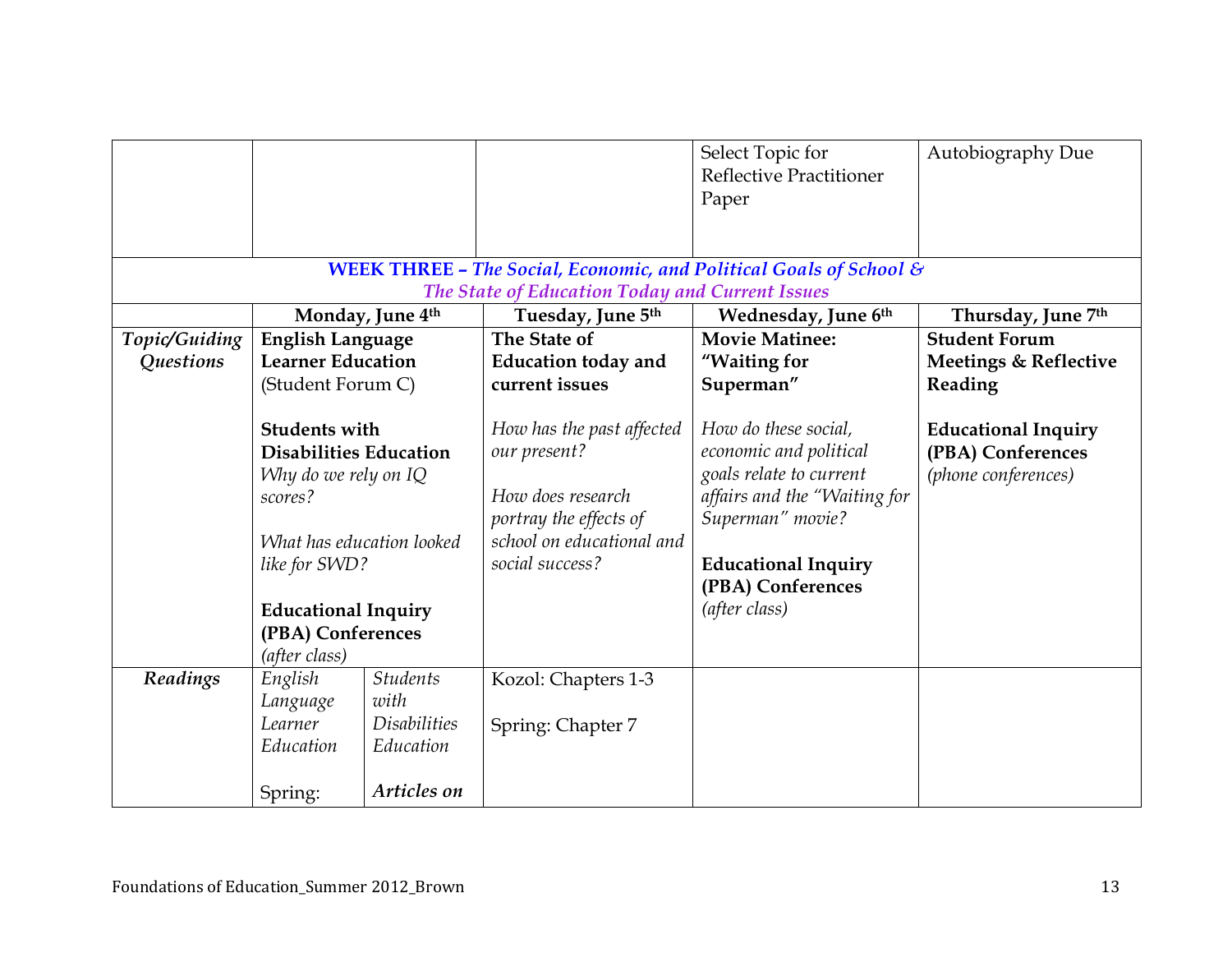| Assignment | Chapter 7<br>Articles on<br>BB:<br>TBD<br>Student Forum C | BB:<br>Fass<br>The Why<br>Behind RtI<br>Feasibility<br>of RtI | Student Forum D      | "Exit Cards": Online                      | Outline                                                                                |
|------------|-----------------------------------------------------------|---------------------------------------------------------------|----------------------|-------------------------------------------|----------------------------------------------------------------------------------------|
| Due        | Dialectical Journals                                      |                                                               | Dialectical Journals | <b>Discussion Posts (Movie</b><br>Review) | Reflective Practitioner<br>Paper (email to Betsy by<br>Friday, June 8th at 4:00<br>pm) |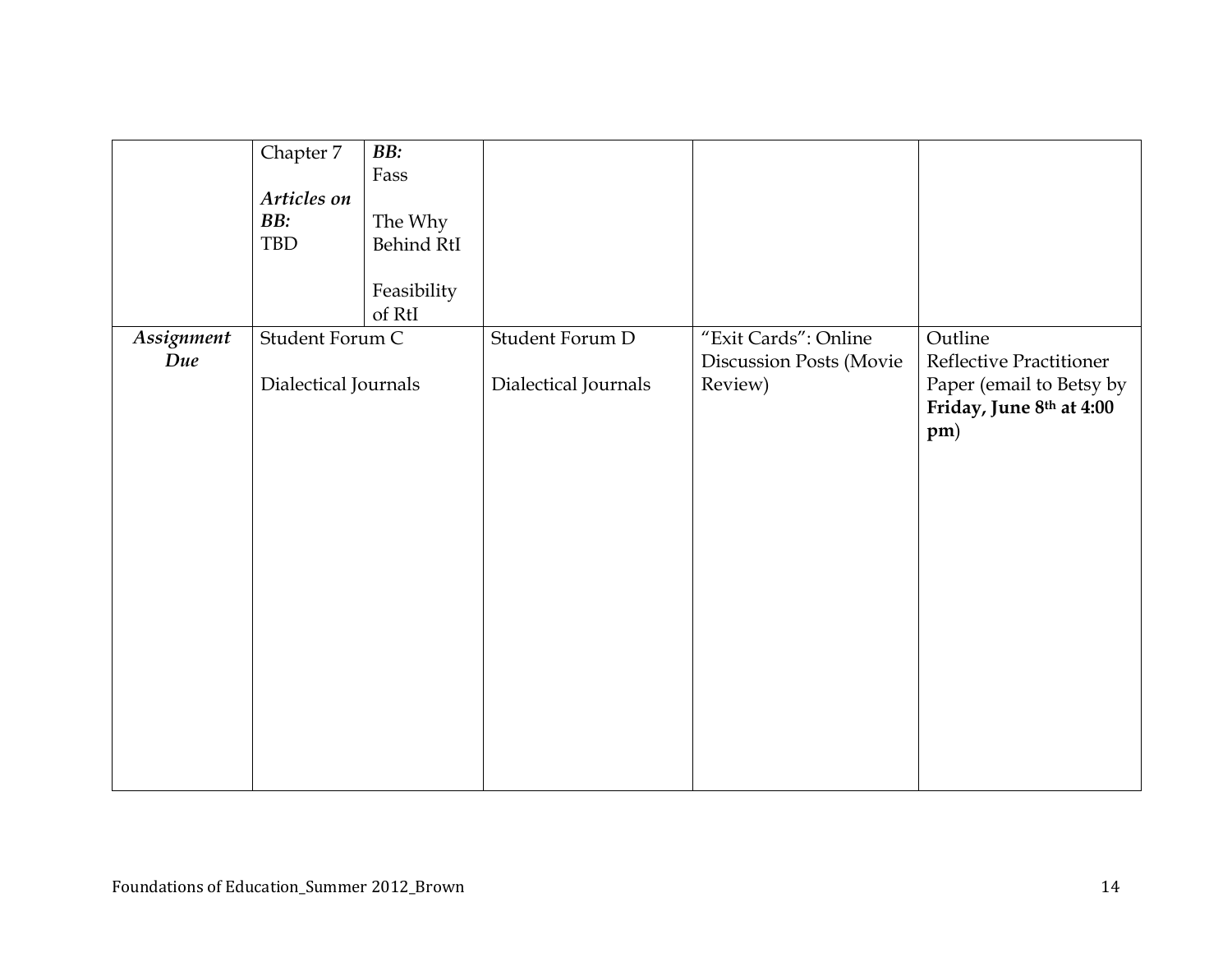|               |                                                                                                                                          | <b>WEEK FOUR - The State of Education Today and Current Issues</b>        |                                                                           |                                             |
|---------------|------------------------------------------------------------------------------------------------------------------------------------------|---------------------------------------------------------------------------|---------------------------------------------------------------------------|---------------------------------------------|
|               | Monday, June 11th                                                                                                                        | <b>Implications for Teaching Our Students Today</b><br>Tuesday, June 12th | Wednesday, June 13th                                                      | Thursday, June 14th                         |
| Topic/Guiding | The State of Education                                                                                                                   | The state of education                                                    | <b>Implications for</b>                                                   | <b>Student Forum</b>                        |
| Questions     | today and current issues                                                                                                                 | today and current<br>issues                                               | teaching our students<br>today                                            | <b>Meetings &amp; Reflective</b><br>Reading |
|               | How has the past affected<br>our present?<br>How does research portray<br>the effects of school on<br>educational and social<br>success? | How has NCLB affected<br>education?                                       | How do/can diversity<br>pedagogies affect the<br>success of all students? | <b>Peer Conferences</b>                     |
| Readings      | Kozol: Chapters 4-5                                                                                                                      | Kozol: Chapters 6-9                                                       | Sheets: Chapters 4-8                                                      |                                             |
|               | Spring: Chapters 8-10                                                                                                                    | Sheets: Chapters 1-3<br>Article on Blackboard:<br>Ravitch                 | Kozol Ch. 10 - note to<br>teachers                                        |                                             |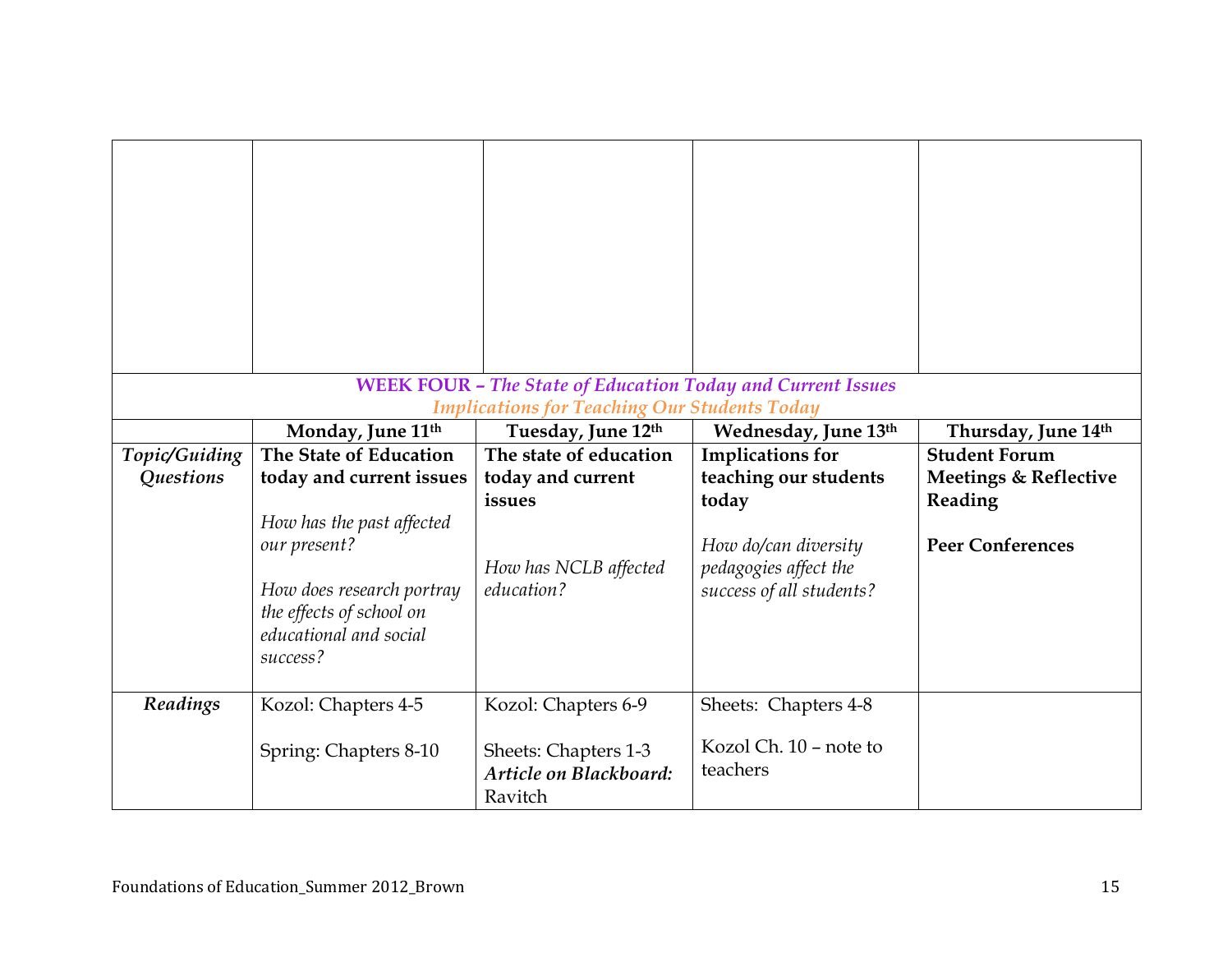|                   |                                                                 |                                | Article on Blackboard:         |                                                 |  |  |
|-------------------|-----------------------------------------------------------------|--------------------------------|--------------------------------|-------------------------------------------------|--|--|
|                   |                                                                 |                                | Ladson-Billings                |                                                 |  |  |
| Assignment<br>Due | Student Forum E                                                 | <b>Student Forum F</b>         | Student Forum G                | "Exit Cards": Online<br><b>Discussion Posts</b> |  |  |
|                   | Dialectical Journals                                            | Dialectical Journals           | Dialectical Journals           |                                                 |  |  |
|                   |                                                                 |                                |                                |                                                 |  |  |
|                   |                                                                 |                                |                                |                                                 |  |  |
|                   |                                                                 |                                |                                |                                                 |  |  |
|                   |                                                                 |                                |                                |                                                 |  |  |
|                   | <b>WEEK FIVE - Implications for Teaching Our Students Today</b> |                                |                                |                                                 |  |  |
|                   | Monday, June 18th                                               | Tuesday, June 19th             | Wednesday, June 20th           | Thursday, June 21st                             |  |  |
|                   |                                                                 |                                |                                |                                                 |  |  |
| Topic/Guiding     | <b>Implications for</b>                                         | <b>Inquiry Groups on</b>       | <b>Inquiry Groups on</b>       | <b>Closing Remarks &amp;</b>                    |  |  |
| Questions         | teaching our students                                           | <b>Reflective Practitioner</b> | <b>Reflective Practitioner</b> | Wrap Up                                         |  |  |
|                   | today                                                           | Papers                         | Papers                         |                                                 |  |  |
|                   |                                                                 |                                |                                | How have your perceptions                       |  |  |
|                   | How do/can diversity                                            |                                |                                | and understanding of                            |  |  |
|                   | pedagogies affect the                                           |                                |                                | education changed after                         |  |  |
|                   | success of all students?                                        |                                |                                | taking this course?                             |  |  |
| Readings          | Sheets: Chapters 9-12                                           |                                |                                |                                                 |  |  |
|                   |                                                                 |                                |                                |                                                 |  |  |
|                   | Article on Blackboard:                                          |                                |                                |                                                 |  |  |
|                   | Cowhey                                                          |                                |                                |                                                 |  |  |
| Assignment        | Student Forum H                                                 | Handout on Reflective          | Handout on Reflective          | <b>Reflective Practitioner</b>                  |  |  |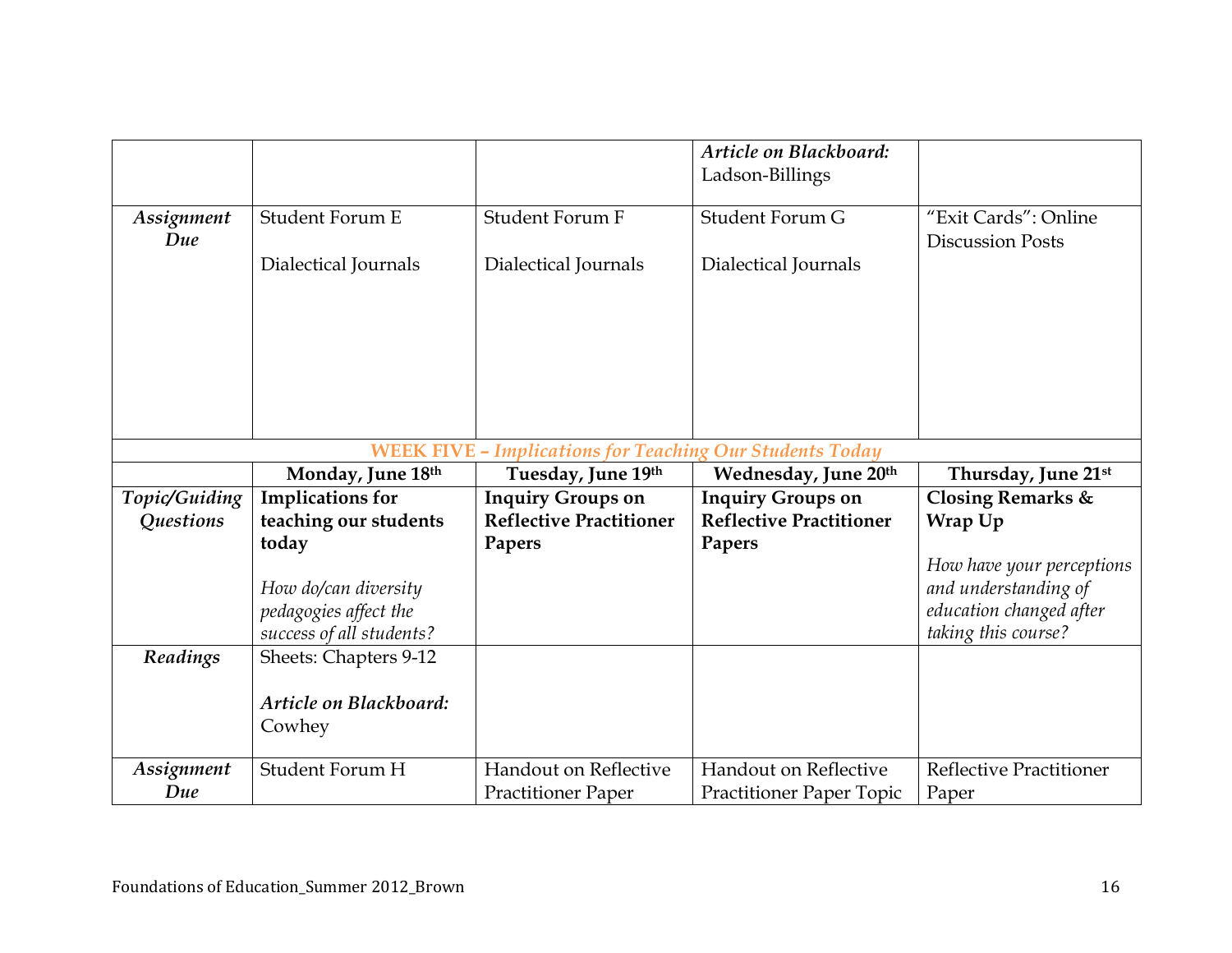| - 11<br>Tournais<br>- 1102<br>$\sim$ 10 $-$ | <b>ODIC</b> | 4:00<br>$_{\rm pm}$<br>J116<br>ь<br>. |
|---------------------------------------------|-------------|---------------------------------------|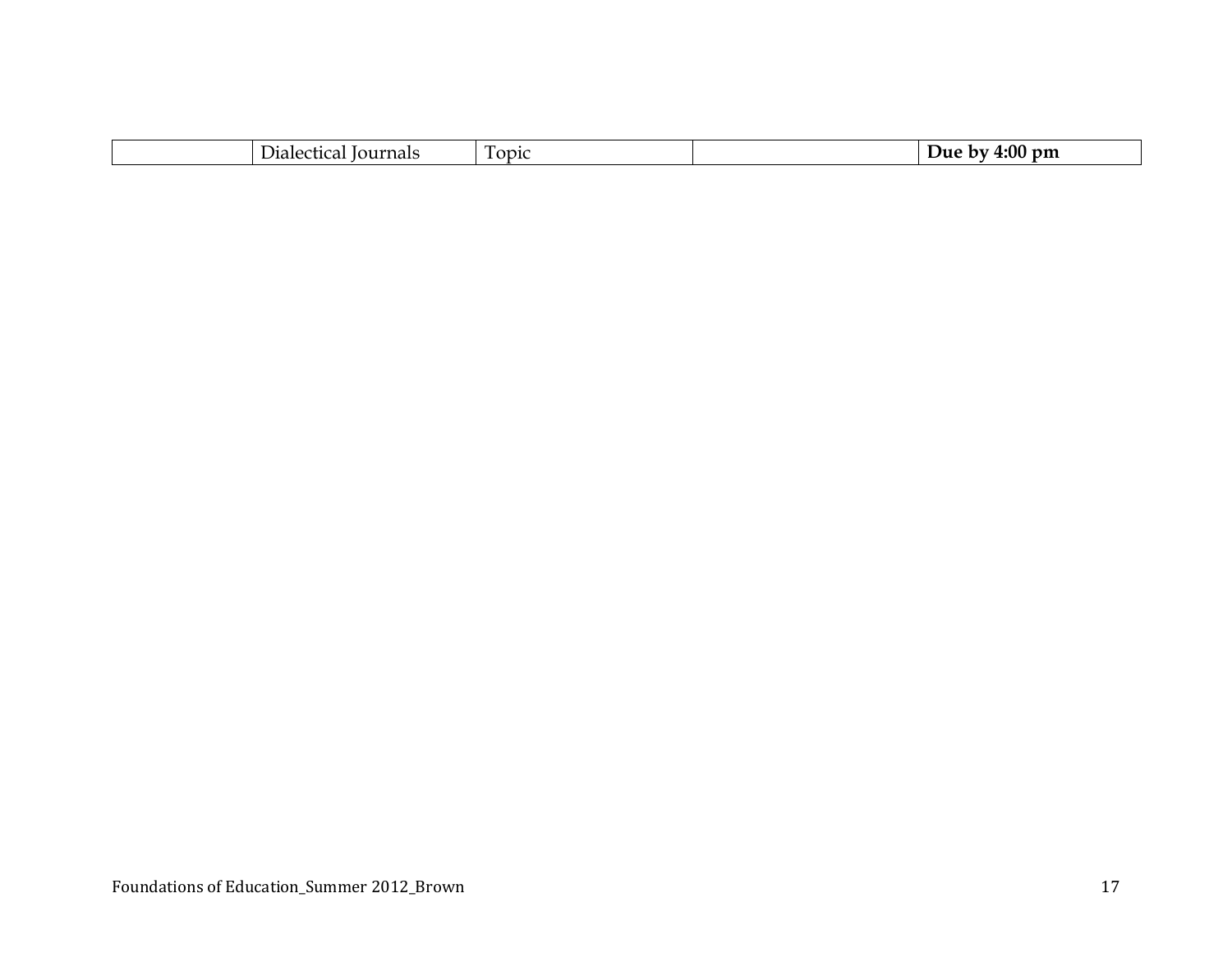### **Reflective Practitioner Paper (PBA)**

"A large part of the problem [the achievement gap] is that many educators do not understand what it means to engage in educational practices that promote equity. Equity involves more than simply ensuring that children have equal access to education. Equity also entails a focus on outcomes and results" (Boykin & Noguera, 2011, p. viii).

In consideration of the quote above, this assignment will offer you an opportunity to expand your understanding of public education as a system that both expands and diminishes equity. Taken another way, you will explore the following question: *What are the tensions within efforts to reform public education and how do these debates shape your thinking and actions as a teacher?* Follow the steps below to successfully write this scholarly paper.

- 1. Pick an educational initiative introduced through class (i.e., readings, discussion, materials).
- 2. Research who this initiative is designed to benefit (e.g., a group of students targeted by the initiative).
- 3. Find peer-reviewed research articles and review class readings that address the initiative and its impact on students. (*If you are not sure about whether a research journal is peer-reviewed consult with Anne Driscoll or me.*) Take notes as you read.
- 4. Write your paper. Include the following as headings so that you and your reader (e.g., the instructor) will know exactly where you are headed and whether you have addressed all of the content requirements.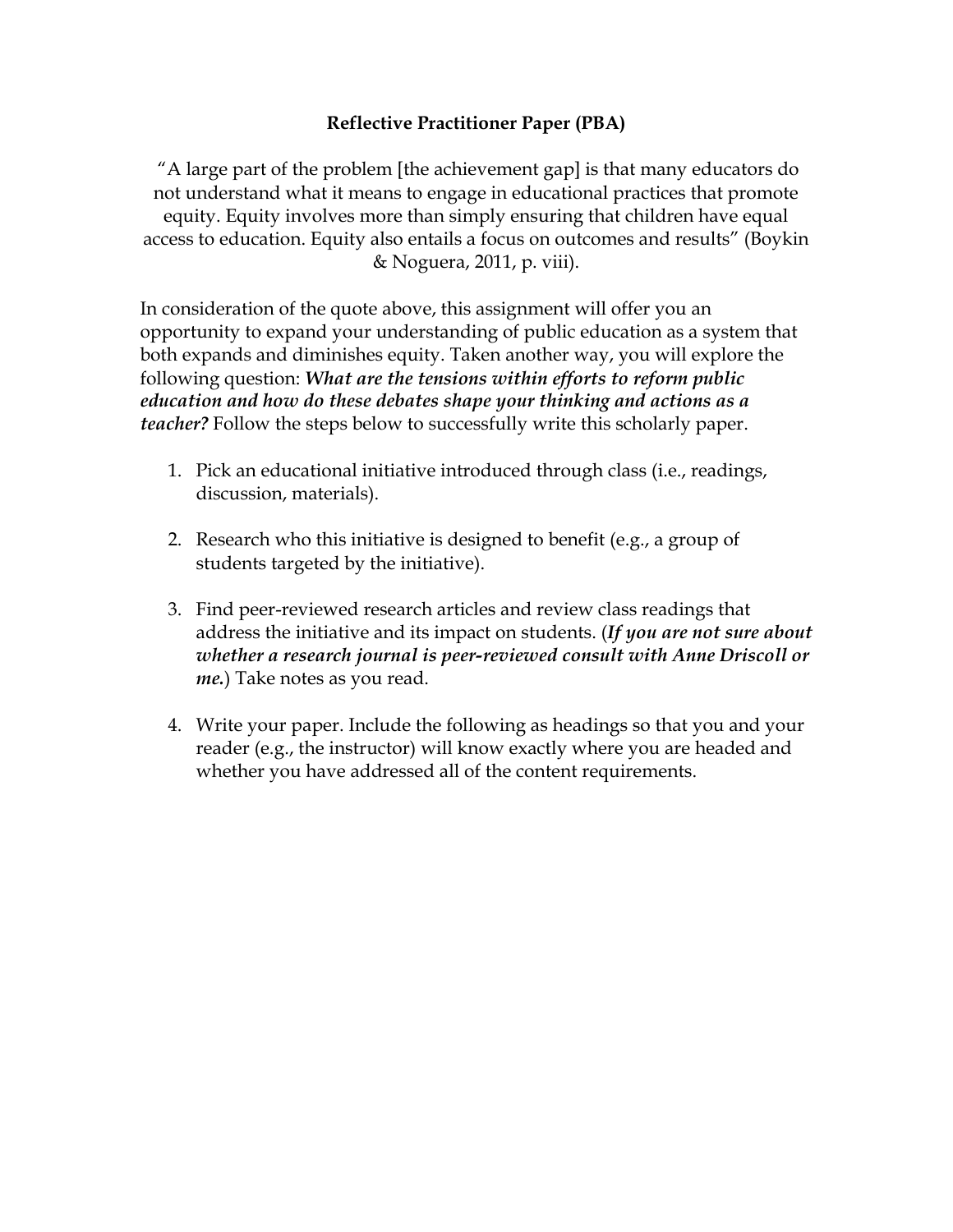## *Suggestion for Paper's Structure*

**Introduction** (this is where you introduce your topic, establish its significance (hook), and give your reader an advance organizer for the paper)

**Part One** (The initiative)

- Description of the initiative that will meet some of needs of this population
- Background and historical information of initiative
- Strengths of the initiative
- Weaknesses of/challenges to the initiative
- Implications for teachers (What does this initiative mean for teachers? You will want to think about what is essential for teachers to consider, know, and do within this initiative)

**Part Two** (The students)

- Background of the student population targeted by the initiative (may include US, VA, DC demographics)
- Classroom/school implications for young learners in this population (How has this population of students historically experienced education? How do identity characteristics of this population intersect with characteristics of school?)
- Implications for teachers such as yourself (compare/contrast your background) teaching this population of students (You must first deconstruct and then describe relevant aspects of your identity. Then you must analyze how these pieces of your identity potentially intersect with teaching this student population. Use first person here to then generalize to a broader population of teachers like you.)

## **Part Three** (The *SO WHAT*)

• Conclusions (Based on what you have presented in your paper, this is where you draw conclusions about the impact of the initiative on students. Who is benefitted and how? Who is disadvantaged and how? What does that mean for the group of students targeted by the initiative?)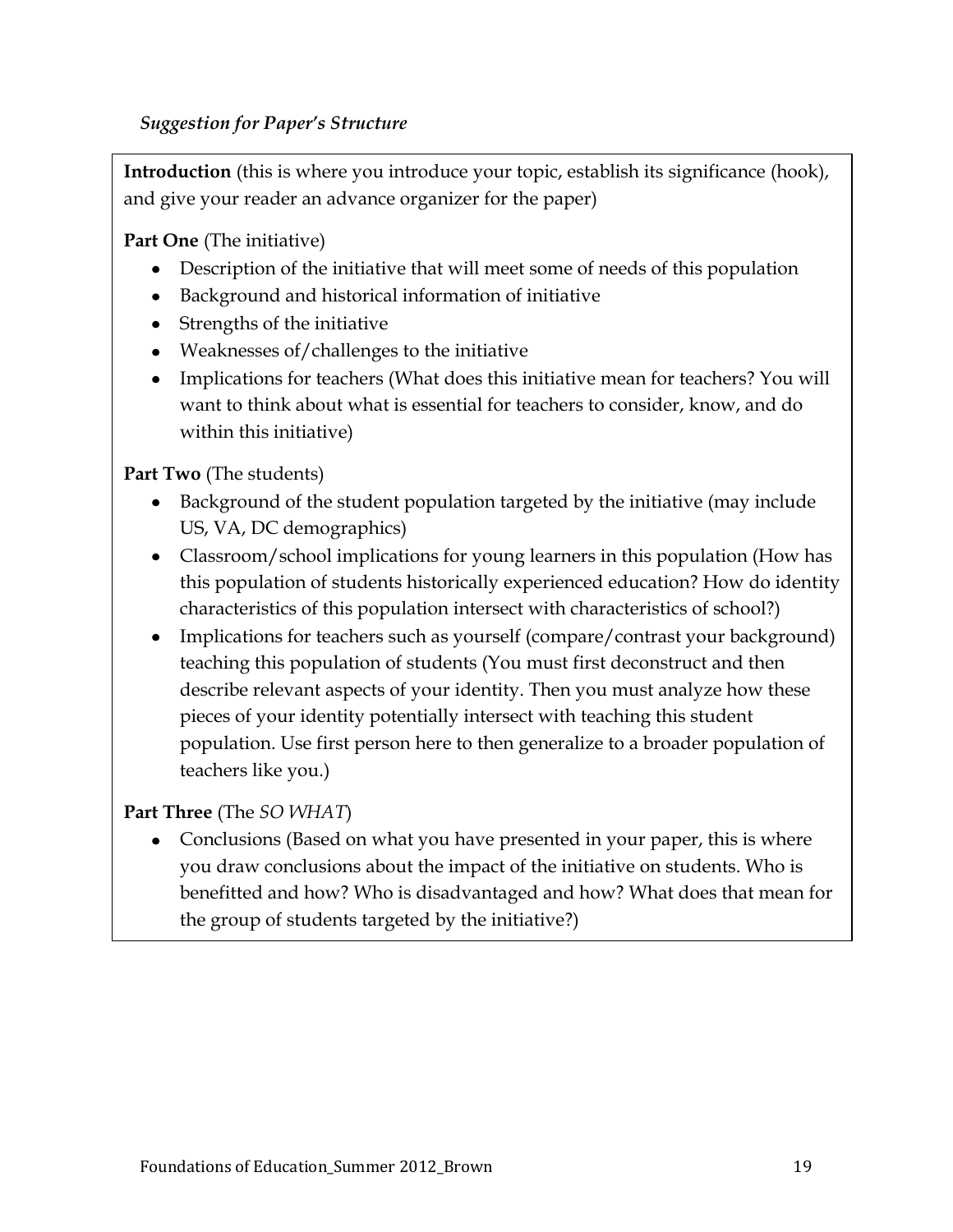# **Helpful Tips**

# *While you are writing, consider the following:*

- Am I integrating concepts from readings and additional research? Remember, when you make a claim, you must support it with evidence. That evidence comes from your readings and research. **Each section needs multiple (2 or more) sources.**
- Have I integrated class discussions, experiences and/or personal reflections?

# *Clarity of writing: Questions to Consider*

- It is organized logically?
- Does the introduction include the goals/purpose of the paper?
- Does Part One have points representing strengths and weaknesses of the initiative?
- Are there smooth transitions between ideas?
- Does each paragraph end with a conclusion that restates the main points of the paper (without introducing new ideas)?
- Is information presented clearly within the page limits (8-10 pages)?
- Are there **NO** grammar or spelling errors in the paper?
- Did I read and re-read my writing before submitting the document?
- If academic writing is difficult for you, did you ask a colleague or friend to review your work and provide feedback or visit the GMU Writing Center?

# *APA format*

- Title page
- Headings
- Page numbers
- Proper use of in-text citations and appropriately formatted reference list
- **Tips:** Do **NOT** use standalone quotes in your paper. See the "APA Cheat" Sheet" on Blackboard for help with this. Do **NOT** include anything in your reference list that you do not cite in your paper.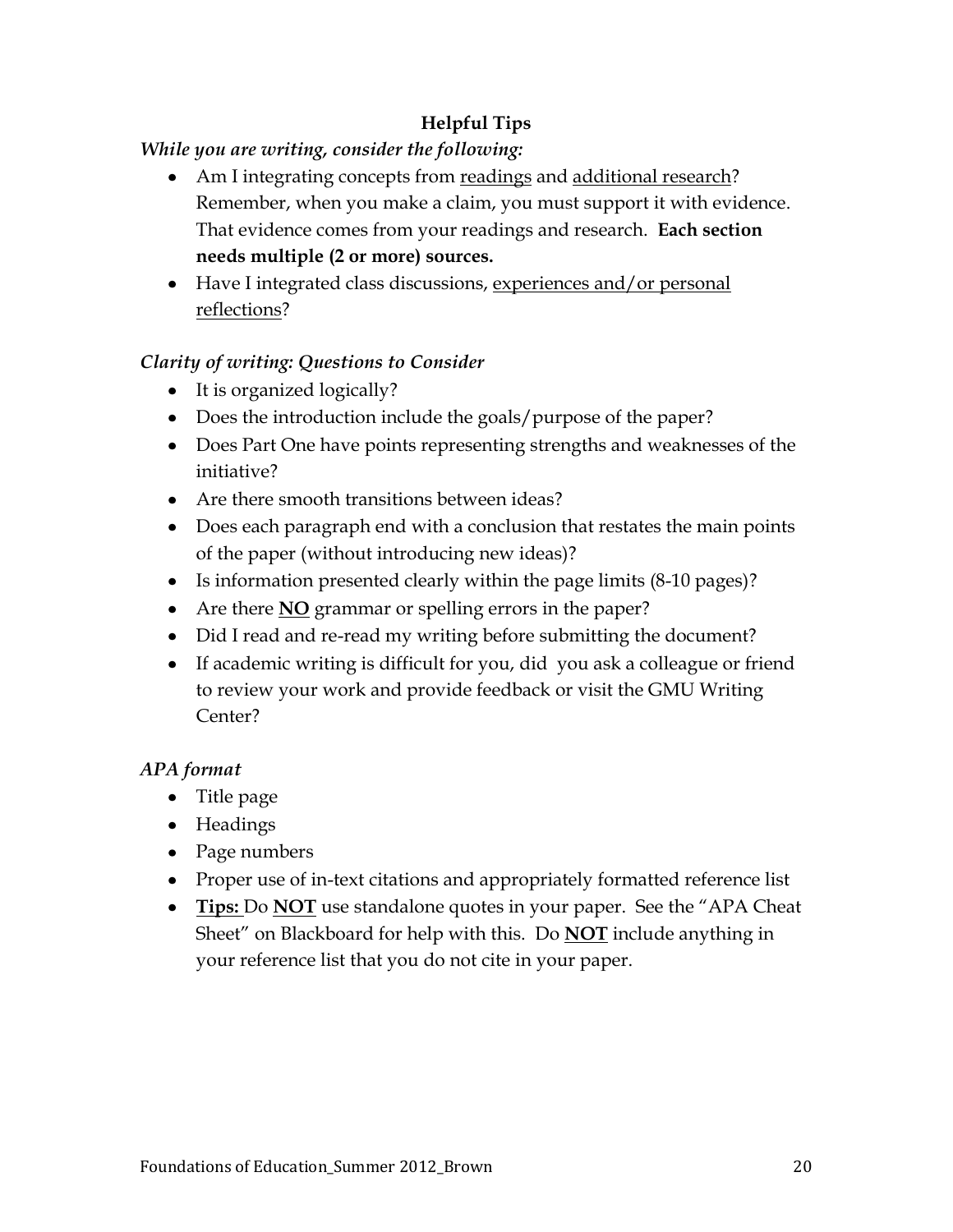# **Reflective Paper Scoring Report**

Your overall score encompasses two rubrics. Your paper will be assessed based on the standards as well as the elements of writing. Your paper will be reviewed based on the breakdown below.

| <b>Standards score</b>              | /32 |
|-------------------------------------|-----|
| <b>Elements of writing</b><br>score | /8  |
| <b>Total score</b>                  | /40 |

On the following pages, you will see both the detailed standards rubric in addition to the elements of writing rubric.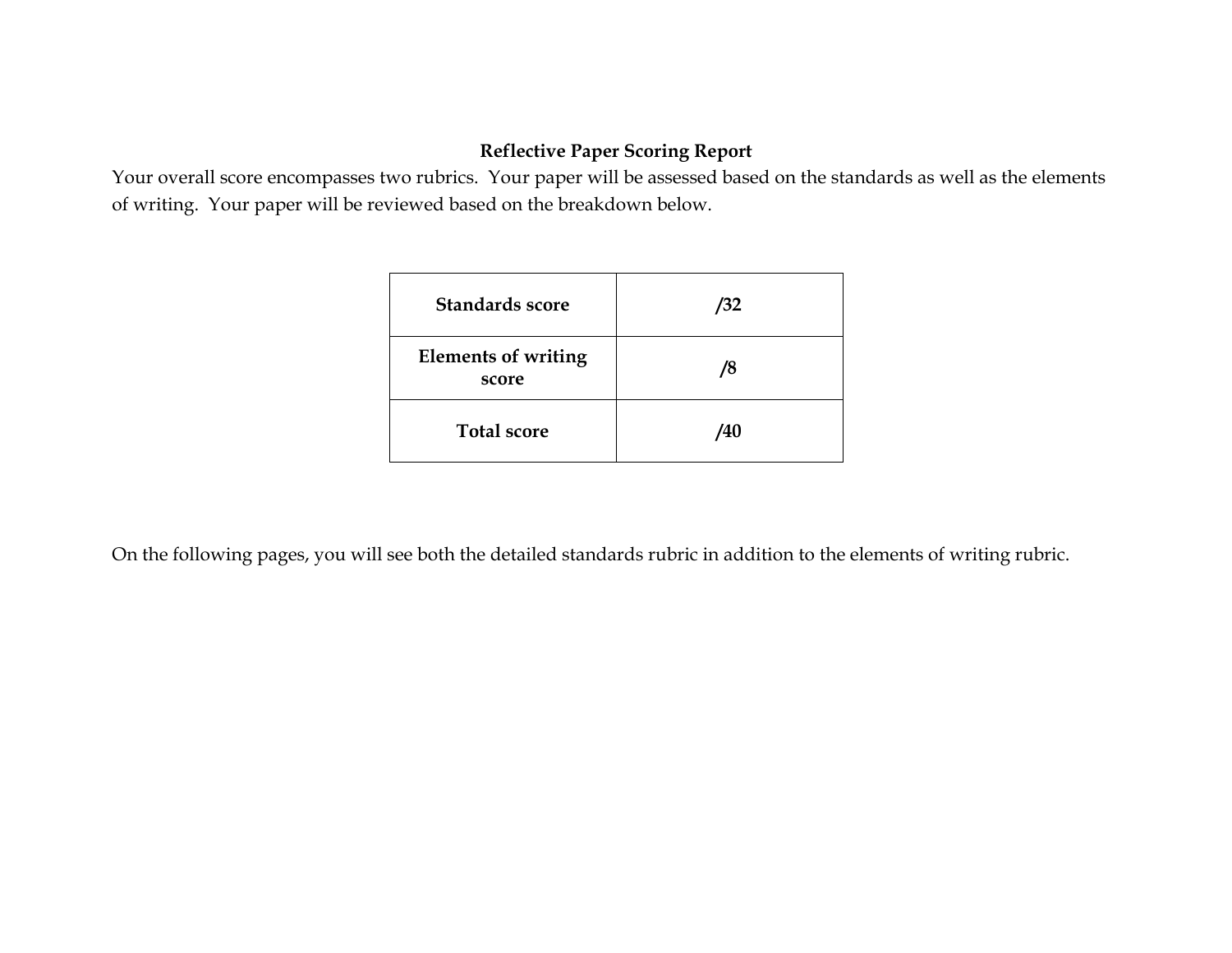# *STANDARDS RUBRIC*

|                                                                                                                       | 4                                                                                                                                                                                               | 3                                                                                                                                                                                      | $\overline{2}$                                                                                                                                                       | $\mathbf{1}$                                                                                    |
|-----------------------------------------------------------------------------------------------------------------------|-------------------------------------------------------------------------------------------------------------------------------------------------------------------------------------------------|----------------------------------------------------------------------------------------------------------------------------------------------------------------------------------------|----------------------------------------------------------------------------------------------------------------------------------------------------------------------|-------------------------------------------------------------------------------------------------|
|                                                                                                                       | Exemplary                                                                                                                                                                                       | <b>Maturing</b>                                                                                                                                                                        | Developing                                                                                                                                                           | Unsatisfactory                                                                                  |
|                                                                                                                       | (Met)                                                                                                                                                                                           | (Met)                                                                                                                                                                                  | (Not Met)                                                                                                                                                            | (Not Met)                                                                                       |
| Description of the<br>education<br>initiative<br><b>ACEI 5.1</b>                                                      | Presents appropriate and<br>complete description of<br>the education initiative,<br>and includes multiple and<br>different supporting<br>references                                             | Presents appropriate<br>description of the education<br>initiative, but is incomplete<br>and/or includes only some<br>supporting references                                            | Presents some description of<br>the education initiative, but<br>is not sufficient and/or lacks<br>supporting references                                             | Lacks description of the<br>education initiative                                                |
| Significant<br>historical<br>background<br>information<br>regarding the<br>education<br>initiative<br><b>ACEI 5.1</b> | Presents appropriate and<br>complete significant<br>historical and background<br>information of the<br>education initiative, and<br>includes multiple and<br>different supporting<br>references | Presents appropriate<br>significant historical and<br>background information on<br>the education initiative, but<br>is incomplete and/or<br>include only some<br>supporting references | Presents some significant<br>historical and background<br>information on the<br>education initiative, but is<br>not sufficient and/or lacks<br>supporting references | Lacks significant<br>historical and<br>background information<br>on the education<br>initiative |
| <b>Strengths and</b><br>weaknesses of the<br>education<br>initiative<br><b>ACEI 5.1</b>                               | Presents appropriate and<br>complete discussion of<br>strengths and weaknesses<br>of the education initiative,<br>and includes multiple and<br>different references                             | Presents appropriate<br>strengths and weaknesses<br>of the education initiative,<br>but is incomplete and/or<br>includes only some<br>supporting references                            | Presents some strengths and<br>weaknesses of the education<br>initiative, but is not<br>sufficient and/or lacks<br>supporting references                             | Lacks strengths and<br>weaknesses of the<br>education initiative                                |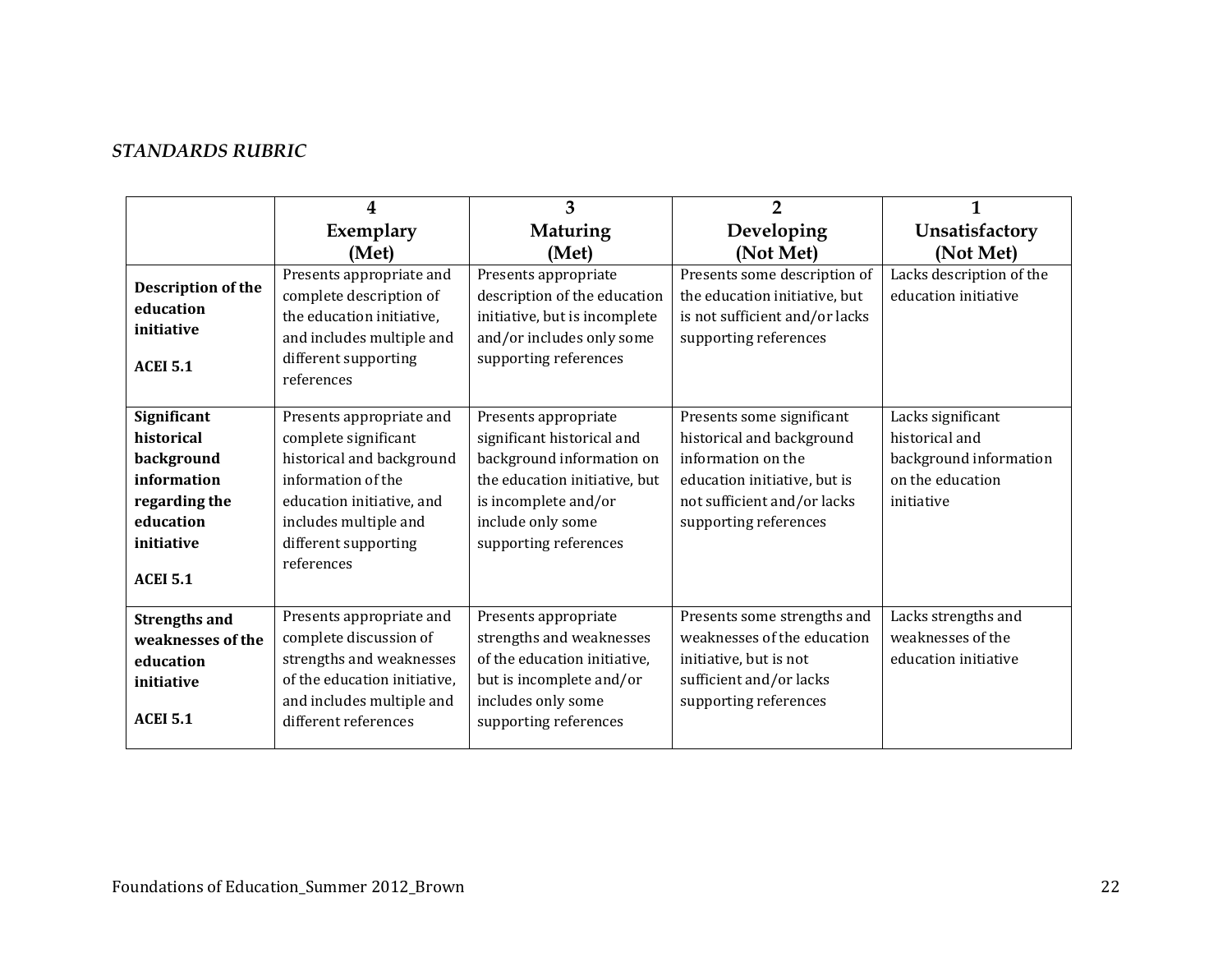| <b>Implications of</b><br>the education<br>initiative for<br>teachers<br><b>ACEI 5.1</b>                              | Presents appropriate and<br>complete implications of<br>the education initiative for<br>teachers, and includes<br>multiple and different<br>supporting references                                                           | Presents appropriate<br>implications of the<br>education initiative for<br>teachers, but is incomplete<br>and/or includes only some<br>supporting references                                                      | Presents some implications<br>of the education initiative for<br>teachers, but is not sufficient<br>and/or lacks supporting<br>references                                                         | Lacks implications of the<br>education initiative for<br>teachers in the identified<br>population                         |
|-----------------------------------------------------------------------------------------------------------------------|-----------------------------------------------------------------------------------------------------------------------------------------------------------------------------------------------------------------------------|-------------------------------------------------------------------------------------------------------------------------------------------------------------------------------------------------------------------|---------------------------------------------------------------------------------------------------------------------------------------------------------------------------------------------------|---------------------------------------------------------------------------------------------------------------------------|
| <b>Background</b><br>information about<br>the targeted<br>population of<br>students<br><b>ACEI 3.2</b>                | Presents appropriate and<br>complete background<br>information about the<br>targeted population of<br>students and includes<br>multiple and different<br>supporting references                                              | Presents appropriate<br>background information<br>about the targeted<br>population of students, but<br>is not complete and/or<br>includes some supporting<br>references                                           | Presents some background<br>information about the<br>targeted population of<br>students, but is not sufficient<br>and/or lacks supporting<br>references                                           | Lacks background<br>information about the<br>targeted population of<br>students                                           |
| Classroom/school<br>implications for<br>students in this<br>population<br><b>ACEI 3.2</b>                             | Presents appropriate and<br>complete implications for<br>students in the targeted<br>population; includes<br>multiple and different<br>supporting references                                                                | Presents appropriate<br>implications for students in<br>the targeted population, but<br>it is not complete and/or<br>includes only some<br>supporting references                                                  | Presents some implications<br>for students in the targeted<br>population, but it is not<br>sufficient and/or lacks<br>supporting references                                                       | Lacks implications for<br>students in the targeted<br>population                                                          |
| <b>Implications for</b><br>teachers such as<br>yourself teaching<br>this population of<br>students<br><b>ACEI 3.2</b> | Presents appropriate and<br>complete background<br>information about the<br>culture, knowledge, and<br>attitudes of the identified<br>preservice teacher and<br>includes multiple and<br>different supporting<br>references | Presents appropriate<br>background information<br>about the culture,<br>knowledge, and attitudes of<br>the identified preservice<br>teacher, but is not complete<br>and/or includes some<br>supporting references | Presents some background<br>information about the<br>culture, knowledge, and<br>attitudes of the identified<br>preservice teacher, but is not<br>sufficient and/or lacks<br>supporting references | Lacks background<br>information about the<br>culture, knowledge, and<br>attitudes of the identified<br>preservice teacher |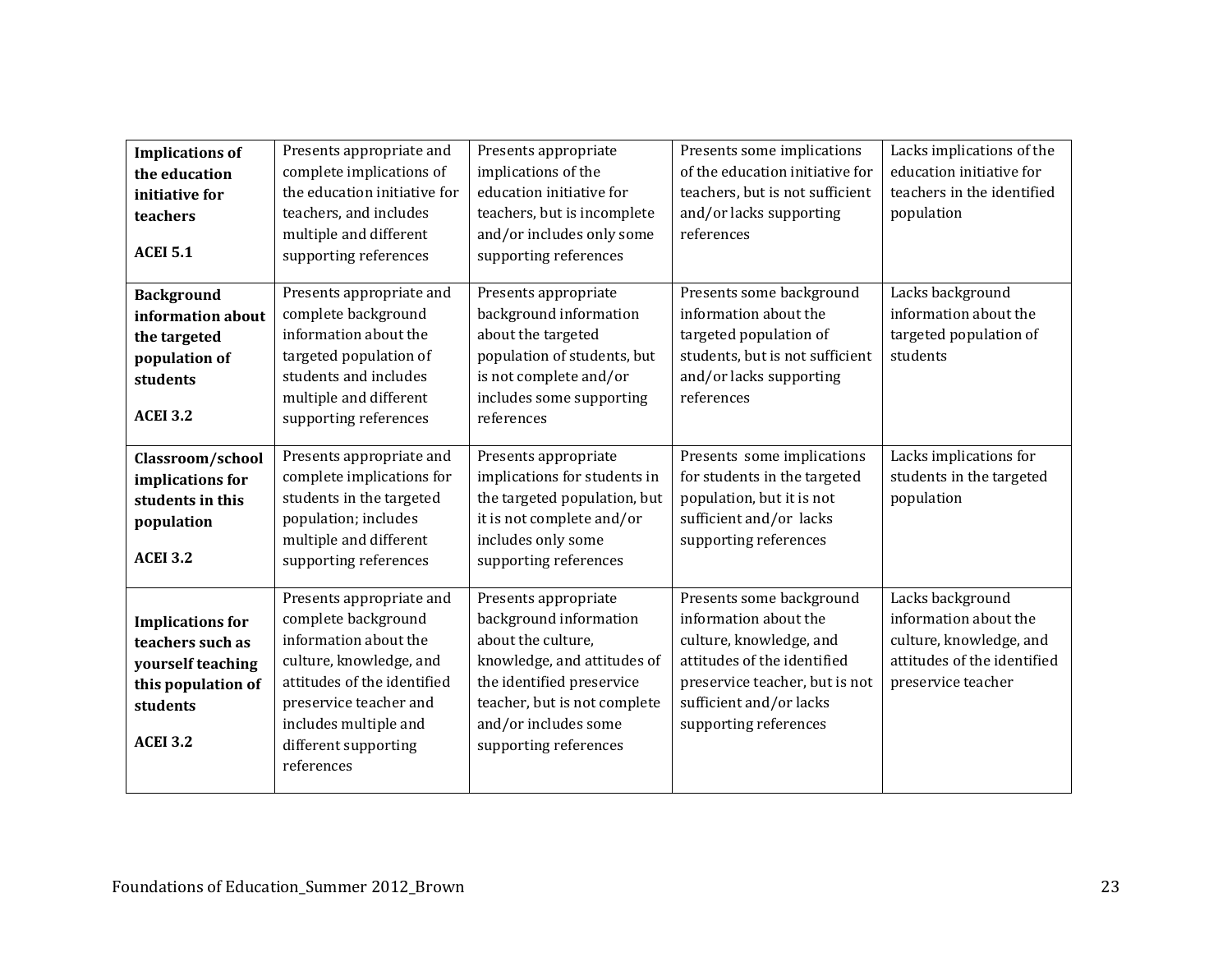| <b>Conclusions</b> | Presents appropriate and | Presents appropriate         | Presents some conclusions   | Lacks conclusions or       |
|--------------------|--------------------------|------------------------------|-----------------------------|----------------------------|
| regarding the      | complete conclusions     | conclusions regarding the    | regarding the impact of the | conclusions presented      |
| impact of the      | regarding the impact of  | impact of the initiative but | initiative but conclusions  | are illogical based on the |
| initiative on      | the initiative; includes | it is not complete; includes | may be vague, and/or lacks  | rest of the paper, and/or  |
| students           | multiple and different   | some supporting references   | supporting references       | lacks any supporting       |
|                    | supporting references    |                              |                             | references                 |
| <b>ACEI 3.2</b>    |                          |                              |                             |                            |
|                    |                          |                              |                             |                            |

### *ELEMENTS OF WRITING RUBRIC*

|                                  | <b>No Errors</b>               | <b>Some Errors</b>              | <b>Multiple Errors</b> |
|----------------------------------|--------------------------------|---------------------------------|------------------------|
| Element                          | $(1 \text{ or } 2 \text{pts})$ | $(0.5 \text{ or } 1 \text{pt})$ | (0pts)                 |
| <b>Organization: Title Page,</b> |                                |                                 |                        |
| Page Numbers,                    |                                |                                 |                        |
| Headings (potential 1            |                                |                                 |                        |
| point)                           |                                |                                 |                        |
| <b>Citations in text</b>         |                                |                                 |                        |
| (potential 1 point)              |                                |                                 |                        |
| Reference page (potential        |                                |                                 |                        |
| 1 point)                         |                                |                                 |                        |
| Includes introduction            |                                |                                 |                        |
| (potential 1 point)              |                                |                                 |                        |
| <b>Clarity of Writing</b>        |                                |                                 |                        |
| (potential 2 points)             |                                |                                 |                        |